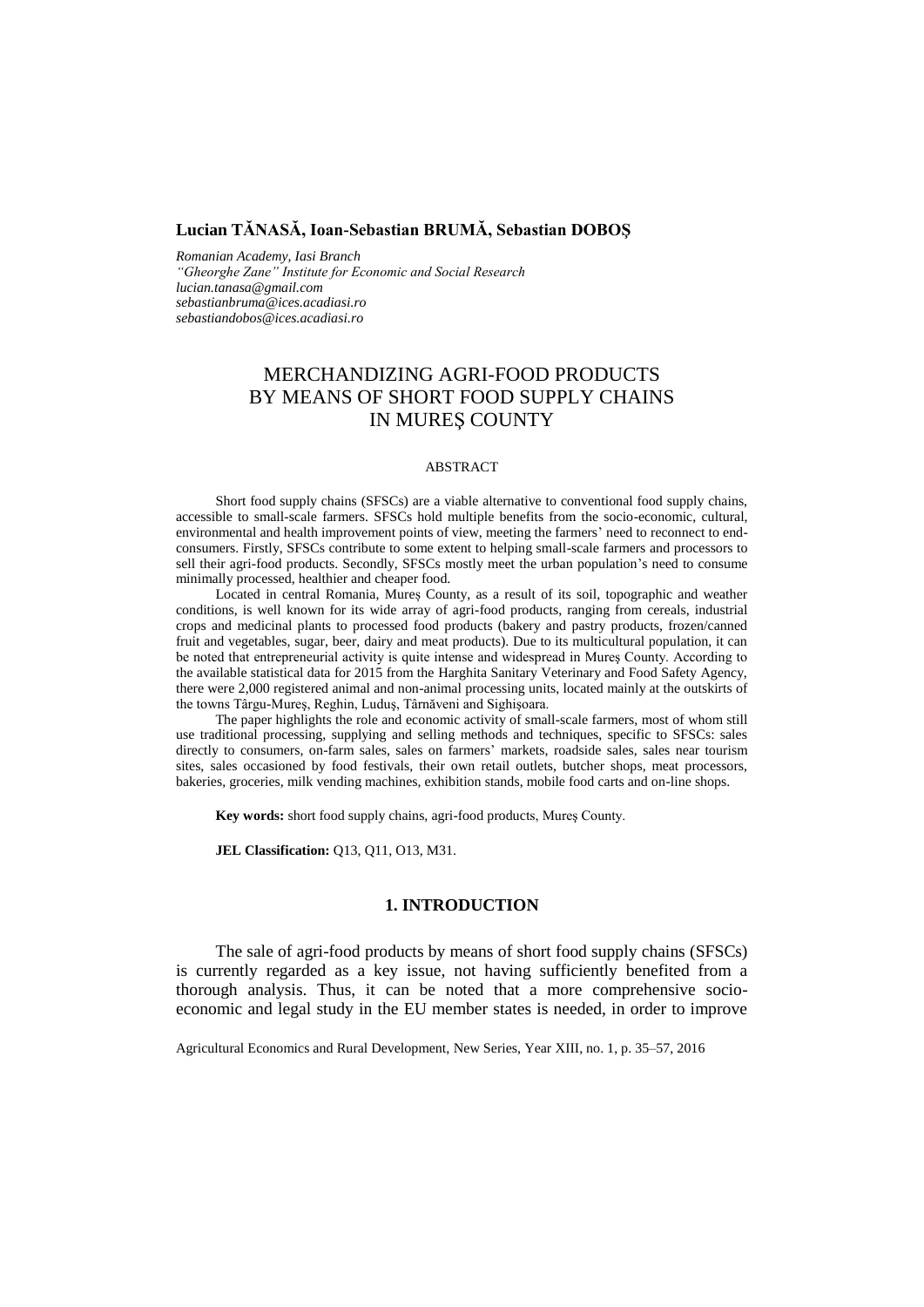the structural, professional and innovative features of the local food system (Kneafsey et al., 2013; Tanasă, 2014, p. 184).

By reviewing the current literature on SFSCs, one can note that a widely accepted official definition of the SFSC/Local Food System concept is not yet available. Thus, uncertainty and confusion arise, especially with regard to the direct sales concept. According to several authors, SFSC/LFSs are widely understood as means of selling agri-food products on a limited intermediary basis, and/or on a limited geographic area, thus shortening the distance between the effective producer and the end consumer as much as possible. It should also be noted that such a low number of intermediaries (links) is not synonymous with the concept of direct sale (nil number of links). Rather, SFSCs are to be understood as means of selling through only one single trade intermediary, e.g. cooperative shops, specialist shops, supermarkets etc. (Marechal, 2008; Aubry & Chiffoleau, 2009, p. 55; Tanasă, 2015a, p. 197). In case the middleman is taken out of the equation, its economic function and role must be taken over by either producer, by means of various management and marketing strategies (e.g. sales directly to consumers, individual retail outlet, on-line stores, sales on farmers' markets, sales occasioned by trade fairs/ food festivals or tourism events etc.) or end consumer (in order to purchase goods the consumer has to travel to the site of production, be it at a farm/ processing unit or producers' shop/farmers' market or other types of markets).

According to the National Rural Development Program for 2014–2020, the *local market* is defined as the trading of food products in a specific circumscribed area, no more than 75 km away from the agricultural holding of origin, taking into account the characteristics of Romania's geographical features.

Given the fact that agriculture in Mureş County is mainly practiced by small scale agricultural holdings, the sale of the harvested agri-food products represents a key issue for local farmers and producers.

#### **2. STATE OF KNOWLEDGE**

The SFSC concept is currently a topic of interest at global level, addressed by numerous researchers in rural development, for example Aubry, Chiffoleau, DuPuis, Goodman, Galli, Brunori, Kneafsey, Renting, Marsden, Sage, Roep, Wiskerke and Van der Ploeg. In this respect, one can note that the innovative and effective contribution of SFSCs to the development of rural settlements in the European Union has been, for example, emphasized by the research undertaken by the *Joint Research Center*. JRC's research data were included in the study *"*Short Food Supply Chains and Local Food Systems in the EU. A State of Play of Their Socio-Economic Characteristics*"* (Kneafsey et al., 2013).

Starting with 2005, researchers' interest in SFSCs gradually started to increase, mainly as a result of the implementation of several research projects under Framework Program 5, such as SUS–CHAIN (www.sus-chain.org). Between 2007 and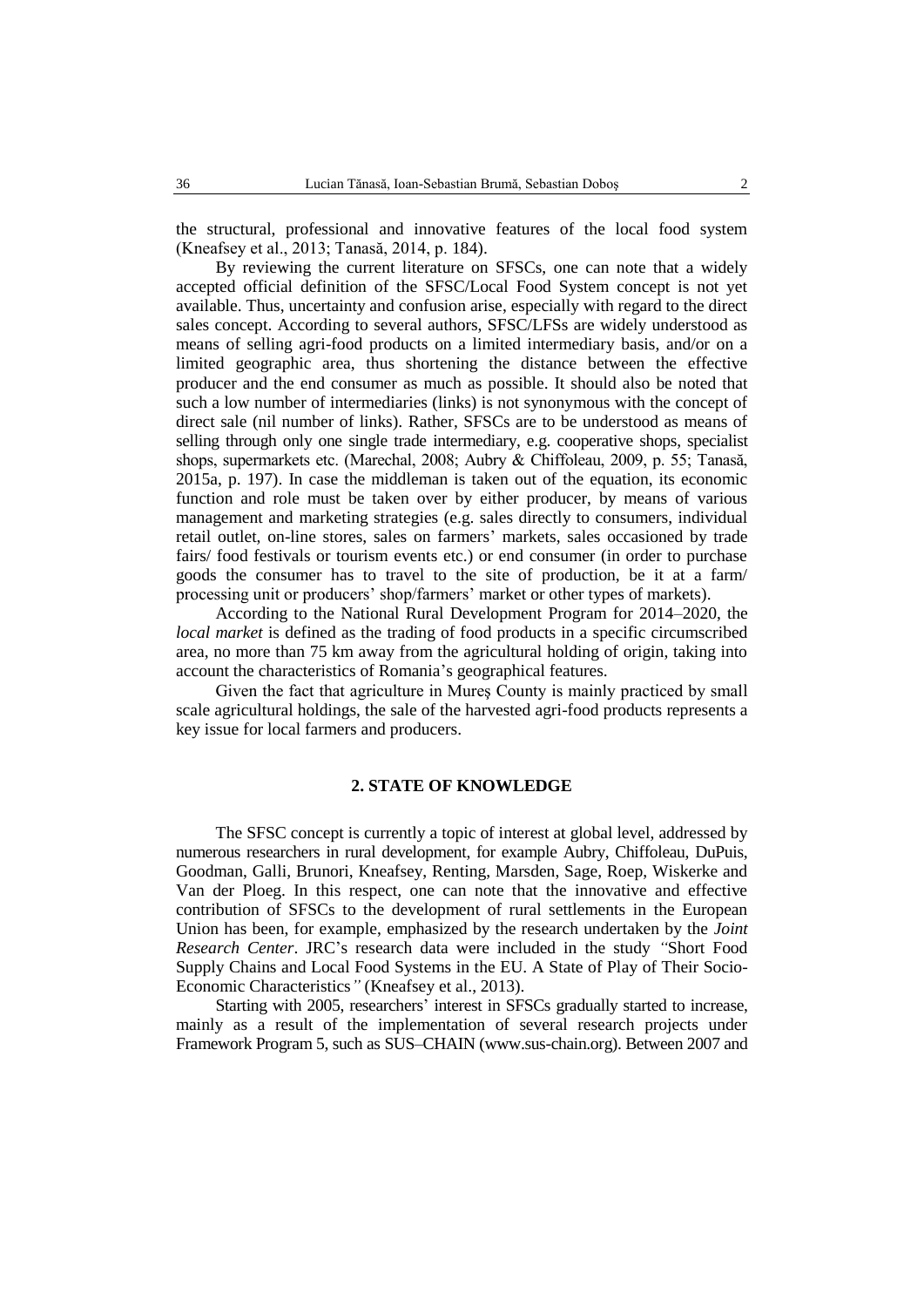2013, research endeavors on the topic were continued by other four Framework Programme 7 type of research projects – FOODLINKS (www.foodlinkscommunity.net), SUPURBFOOD (www.supurbfood.eu), PUREFOOD (www.purefoodnetwork.eu) and GLAMUR (htt://www.glamur.eu), involving numerous researchers from different EU and non-EU member states. Thus, in recent year, a well-known European institution, the University and Research Center of Wageningen, Holland, has focused on rediscovering, promoting and developing SFSCs, noteworthy being its implementation of several specific projects financed by the European Union (CORDIS http://cordis.europa.eu/fp7/home\_en.html).

# **3. MATERIAL AND METHOD**

For the present study, the authors drew on the analysis, processing and interpretation of on-line data and information on local functional processing/selling units active in the agri-food industry promoting the SFSC concept, available at the Mureş Sanitary Veterinary and Food Safety Agency. The technique of direct observation ("in situ") has also been used, with a view to make an assessment of the general state of SFSCs in Mureş County. The authors travelled to farmers' markets or the effective production sites of various economic players in the field of SFSCs, mostly local small-scale farmers.

The collected information was organized by using the classification method. Thus, the different types of food products locally merchandized were divided into distinct categories, according to their specific features in order to get a better overall understanding of the investigated SFSCs. The paper does not address the quantitative aspect, given the fact that quantitative data regarding the trade with agri-food sector products by means of short food supply chains were unfortunately not available. The authors limited themselves to the identification and classification of local producers using SFSCs as merchandizing means.

### **4. RESULTS AND DISCUSSIONS**

Due to the peculiar soil, topographic and weather characteristics, the agricultural resources widely vary in Mureş County. Out of the total agricultural land area, the percentage of arable lands widely varies, from 0.1% to 80%, the county average being 54%. While the highest values of 60–80% arable land were found in the Transylvanian Plain (the western half), the lowest ones are found in the north and north-east, representing the mountainous area of Mureş County.

The north-western and western part of the county (the Transylvanian Plain*)*  has the most fertile land areas (soil fertility class II), representing an ideal environment for cereals (corn, wheat, barley and oat) and industrial crops (sugar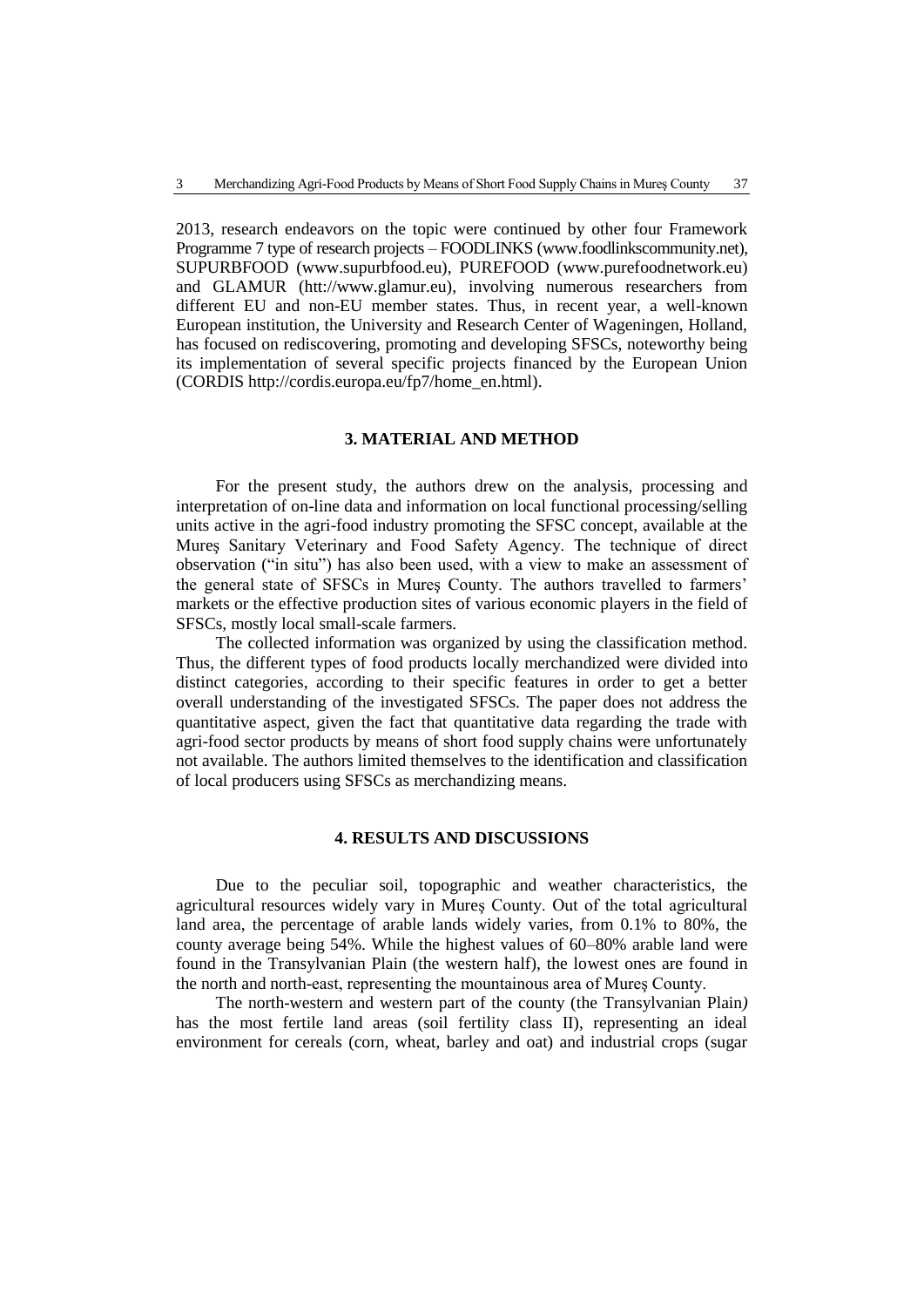beet, potatoe and tobacco), besides annual and perennial fodder crops (clover and alfalfa). The main crop in eastern and north-eastern Mureş County (the Mureş river upper basin) is the potato (e.g. Răstolita commune, where about  $70\%$  of the total arable lands are annually covered with potato crops). The higher altitude areas provide suitable weather conditions for fruit-tree farming, the Reghin – Breaza – Lunca – Batoş – Fărăgău basin, which is practically reserved for apple-tree growing, being one of the most famous in this respect. Fruit farming is practiced mainly in Apold – Sighişoara – Saschiz area of the county.

Cereal crops cover about 85% of all arable land in Mureş County, maize alone accounting for 55%, due to suitable weather and soil conditions. The largest cultivated areas are located in the Transylvanian Plain and the Mureş River Basin, as well as in the Lower Basin of the Niraj River*.* The wheat, rye, two-row barley and barley crops are grown on hillside areas, being nevertheless mostly found on plains (the percentage of cereal crops ranges from 25 to 30 % of total arable land in the the rural settlements Pogăceaua, Miheu de Câmpie, Şincai, Băla and Râciu). Hop was grown on 178 hectares in Mureş County in 2010, representing over 55.6% of Romania's total hop growing areas, which totalled 320 hectares. The largest hop fields are located in two main regions – Sighişoara (121 hectares) and Saschiz (57 hectares). Beetroot growing is an ancient occupation in the Transylvanian Plain, the extensively cultivated fields of Cuci, Sânpaul, Sângeorgiu de Mureş and Gheorghe Doja communes, near the town of Luduş, standing as evidence to this. Two plants for processing beetroot are currently operating in Luduş.

The Târnave plateau, especially the area encompassing the Târnăveni, Blaj and Aiud towns, is considered suitable for vine growing (the plateau is also often called the "Târnave Vineyard"). The plateau is widely known for its extensive growing of noble vines (75.7% of total 1,642 hectares, higher than the national average). The Mureş river basin, especially the area between the town Reghin and Cheţani, is the most developed vegetable farming area in the whole county as a result of its soil and weather conditions suitable for cold crop vegetable growing (cabbage, onion, cucumbers) and its proximity to urban centers where almost all the production is sold.

An estimated 44% of the total agricultural area is covered by pastures and meadows, expanding in the eastern and north-eastern parts of the county, which are marked by the presence of brown soils (fertility class V). Animal husbandry is still another ancient occupation in Mureş County. The livestock herds on agricultural holdings consist of cattle, sheep, pigs and poultry. The cattle are present throughout the entire county area, the dairy cows totalling 39,261 heads in 2010. Cattle are commonly raised on small-scale agricultural holdings. Larger farms of more than 500 cattle are found around Reghin and Târnăveni. There are few rural settlements where more than 1000 dairy cows are raised, including Sărmaşu, Band and Vătava. Sheep are also widely found in Mureş county, representing 4% of Romania's total livestock. There are several rural settlements with more than 8,000 sheep, i.e. Sărmaşu, Albeşti, Band, Iclanzel, Sânpetru de Câmpie and Vânători*.*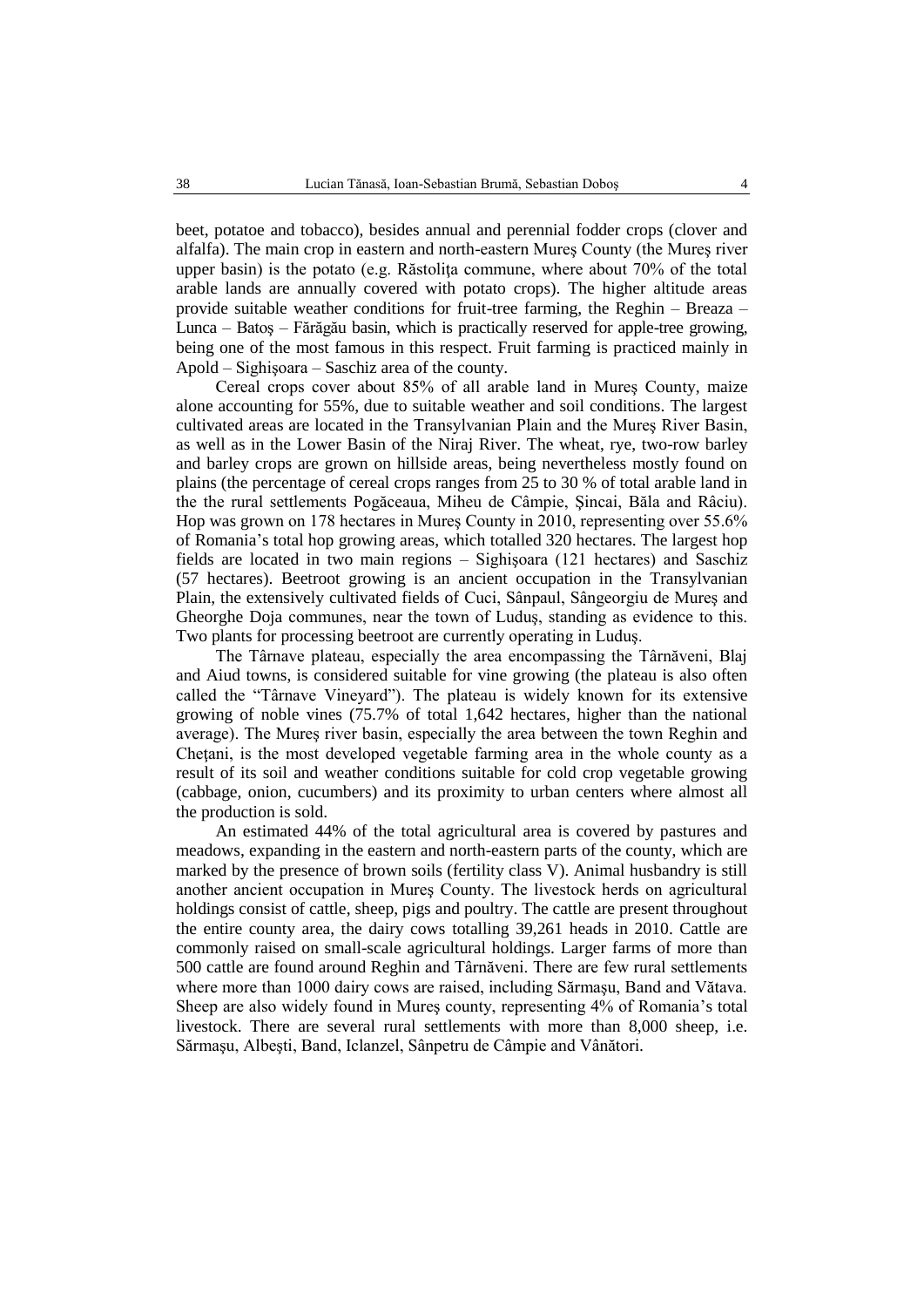The land areas under medicinal, aromatic and spice crops are located in the proximity of Reghin (74 hectares) and the surroundings of Sărmaşu (7 hectares). Two small-scale plants were established in the village Eremitu (*Vita Plant Ltd*) and Sovata (*Larix Com Impex Ltd*) respectively, for the processing and manufacturing of teas. Wild fruit harvesting (cranberries, raspberries, blackberries, boxthorn etc) and forest mushroom foraging (boletus, golden chanterelle/girolle, orange agaric, honey agaric etc) from the spontaneous flora are commonly practiced in the mountainous and hillside areas of the county. Noteworthy examples are boxthorn and raspberry crops and the numerous protected mushroom crops (*Champignon* and *Pleurotus*).

Bee keeping is also an ancient occupation in Mureş County, practiced by small-scale sole traders, operating as authorized individuals or individual enterprises. A large number of individuals practice migratory bee keeping throughout the year. The extensive practice of apiculture is largely helped by the rich spontaneous flora, as well as by the extensive melliferous crop fields (sunflower, rapeseed, clover, fruit trees etc). In 2010, beekeepers owned more than 50,000 bee families. Târnăveni, Ghibed, Fântânele, Ghindari and Pogăceaua, with their large numbers of bee families – over 2,000, are just some of the villages with a long tradition in apiculture.

Fish farming is practiced in the lakes and ponds of the Transylvanian plain.With a total area of 589 hectares, most fish farms are located in the Luduş River Valley (e.g. the villages Miheşu de Câmpie, Zau de Câmpie, Tăureni, Şăulia, Sânger), the Mureş River Valley (e.g. Iernut) and also the Noroiaşi River Valley (e.g. Glodeni and Fărăgău). In the river valleys of the western sub-mountainous areas, salmon aquaculture is practiced mainly by the inhabitants of the Gurghiu and Niraj River Valleys (Lăpușna and Câmpu Cetății). Most of the fish catch is merchandized either in urban settlements (e.g. "Păstrăvăria Bistra Mureşului", a (trout) fishery located in Cuza Vodă Square in the town Târgu Mureş) or on-farm (e.g. "Hanul Pescăresc"/"Halászcsárda", in the commune Câmpu Cetăţii).

The favorable weather conditions in 2014 and the suitable agricultural technologies used in Mureş County resulted in vegetable crops harvests (kilograms per hectare of harvested land) close to those at the national level, in several cases above the national average. The crops generating high yields include vegetables (tomatoes  $-16,372$  kg/ha, onions  $-15,672$  kg/ha and green peppers  $-14,165$  kg/ha), cereals (wheat – 3,984 kg/ha, sunflower – 2,264 kg/ha) and fodder. All these harvested crops were 30% higher than the national average yield (National Institute for Statistics – TEMPO Online 2015).

Several professional producer associations operate at Mureş County level:

– *"The Knights of Palinka in Transylvania"* ("Asociaţia Cavalerilor de Pălincă din Transilvania") – established in 2015 and consisting of 12 producers of "palinka" (a type of strong fruit brandy) from the Sînsimion area, all centered around the "Orban Distilleries" – a family-owned fruit distillery business;

– *"The Agricultural Cooperative for Székely Produce"* (*"*Cooperativa Agricolă Produs Secuiesc"/"Szekely Termek"), based in Miercurea-Ciuc, Harghita County, also markets and represents the interests of local small farmers (mainly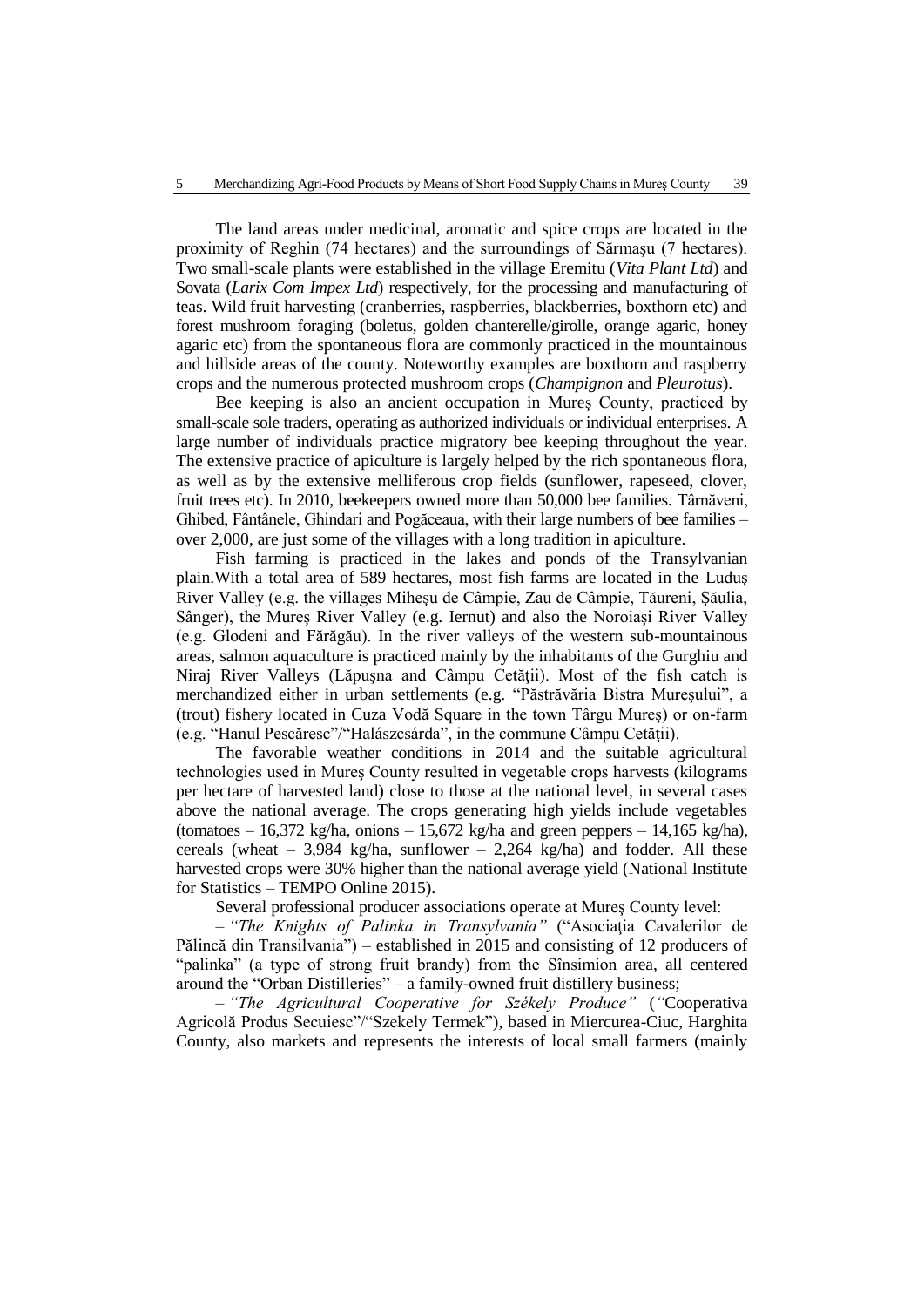pastry and bakery producers, beekeepers, dairy producers, suppliers of meat products and meat specialities) and artisans activating in the adjacent Mureş and Covasna Counties (http://www.szekelytermek.ro);

– *"The ADEPT Foundation" – Transylvania branch* (*"*Fundaţia ADEPT-Transilvania") – founded in 2004 and based in the Saschiz commune, its main goal being fostering biodiversity in Transylvania, with a focus on the Sighişoara – Târnava Mare area, by aiding local communities in the process of merchandizing local agri-food sector products, as well as by obtaining benefits as a result of preserving natural landscapes. Starting with 2007, the foundation initiated several projects meant to assist local rural communities: the establishment of the *Tourism Information Center* and *"Târnava Mare Tourism Association"*; the development and on-the-ground marking of tourist tracks; the councelling of local entrepreneurs in accessing EU funding (agri-environmental schemes); the development and establishment of farmers' markets merchandizing locally grown products, as well as programs seeking to raise awareness of environmental issues. "The Adept Foundation" especially focuses on encouraging local entrepreneurs to start businesses in the field of organic agriculture and in the agro-tourism sector, mainly by providing services. The foundation also encourages the setting up of producer associations (cooperatives) and it established several collective milk-processing units, with the aim of better marketing locally grown/obtained products and cutting down of expenses. Moreover, "Adept" has developed on its own a quality assurance and certification scheme for food products, designed especially to help associated producers who makes use of collective milk processing units comply with sanitary and veterinary norms. In the context of its endeavors to help the marketing of local food products, the organization has contributed to launching a series of farmers' festivals/trade fairs in the capital city Bucharest as well as in other cities throughout the country, which have effectively succeeded in merchandizing produce directly to buyers. On the other hand, they also represented opportunities for setting up links between agri-food sector producers and "HoReCa" entrepreneurs. Last but not least, the "Adept Foundation" helped to start *"Slow Food Sighişoara" –* a movement striving to reunite consumers (e.g. hotels and restaurants) to farmers and local producers. A wide range of products are currently registered under the brand *"The Ark of Slow Food Taste".*

It is worth mentioning that the food industry in Mureş County was well established ever since the interwar period. At the time, there were three mills, a milk and dairy processing unit, a vegetable oil processing plant, four medicinal alcohol plants, a brewery, one meat products  $\&$  meat specialties producer, a chocolate & candy factory, a sugar refinery as well as a vinegar factory ("Portretul României interbelice – judeţul Mureş", 2015).

By analyzing the present situation in Mureş County, one can note that local producers are not only present at local level, but are also economically involved on a regional and national scale, showing a developed sense of entrepreneurship. The presence of new associative forms between local producers and traditional processors and suppliers specific to short food supply chains can be noted.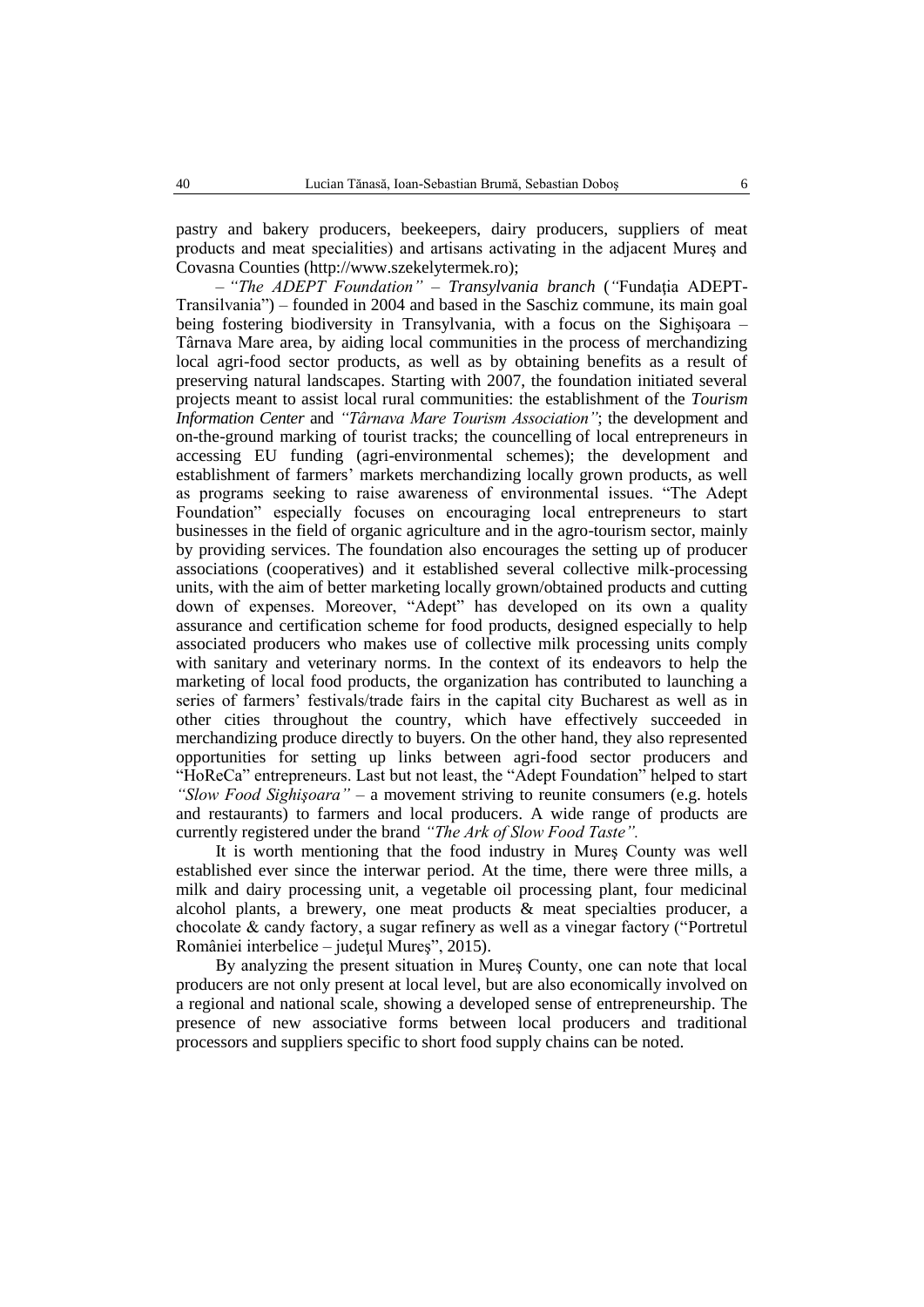According to statistical data available for 2015 from the Mureş Sanitary Veterinary and Food Safety Agency, out of 1,990 officially registered economic operators, 1,646 were local processing units delivering food products of animal origin, while 344 units were specialized in the processing/vending of products of non-animal origin. Most of the commercially active units in the food retail sector are using selling methods and practices specific to SFSCs.

Out of the 1,646 local units delivering food products of animal origin, 8 are butchers, 19 meat & meat specialty suppliers, 189 on-farm milk processing plants, 4 off-farm processing plants, 30 raw milk vending machines, 1 fishing vessel, 6 aquafarms, 13 fisheries, 1 center specialized in extracting, collecting and supply of honeybee, wax and other similar products, 10 beehives, 4 honey and honeybee derivatives shop; 189 are restaurants/fast-foods/bars/fast-food trailers/grills/food stands; 68 pizza shops, 139 canteens, 59 pastry & bakery shops, 2 pastry shops, 29 tourist accommodation units, 2 on-line groceries, 117 food carts/stand vendors and 7 catering units.

As for the 344 units specialized in the processing/selling products of nonanimal origin, according to data from the same agency in Mureş County, there are 38 bread makers, 74 confectioners, 33 grain-millers, 4 pastry shops (biscuits, pretzels, sweet biscuits etc.), 11 fruit and vegetable processing plants, 5 small-scale organic juice manufacturers (fruit & vegetables), 6 small-scale refineries for edible oils, 2 sugar beet refineries, 4 chocolate and cocoa/chocolate based candy factories, 1 small-scale pasta factory,1 small-scale spices processing plant, 2 small-scale tea and coffee processing plants, 4 processors of various food-products, 9 distilleries/ ethanol plants, 7 wineries and wine suppliers, 2 breweries, 5 ice-cream micro-factories, 1 spring water bottling plant, 19 still-water bottling plants, 5 silos used for bulk storage of grain, 8 fruit and vegetable storage facilities (wild fruit included), 11 produce packaging/bottling units, 1 frozen foods plant and 14 commercial mushroom growers (www.ansvsa.ro, 2015).

Meat industry is another well established segment of the food-products industry in Mureş County, given the number of slaughterhouses, considerable number of grocery stores (butchers, meat & meat specialties suppliers, deli shops etc.) and small-scale subsistence agricultural holdings constantly collaborating with wellknown producers in the area. In the animal husbandry sector, sheep farming is a significant industry. The interests of sheep farmers are represented by several associations such as the "Sâncrăiana Sheep and Goat Raisers' Association", "Ardeleana de Mureş Sheep and Goat Raisers' Association", "Târnavele – Sighişoara Sheep and Goat Raisers' Association", and "Mount Bekecs Sheep and Goat Raisers' Association", the latter being the only organization in the county affiliated to the "*The Mountain Sheepherders' Federation*" ("Federatia Oierilor de Munte").

In the context of the marketing and branding promotion practiced in Mureş County, "Primacom Ltd" (*Petry* trademark) has good market visibility (Table 1), owning more than 20 quite attractive and well-supplied retail stores mainly located in areas with high trading potential/pedestrian traffic – city centers and farmers' markets. While some butchers and butcher shops (e.g*.* "Agro Prod Com Dosa" Ltd.,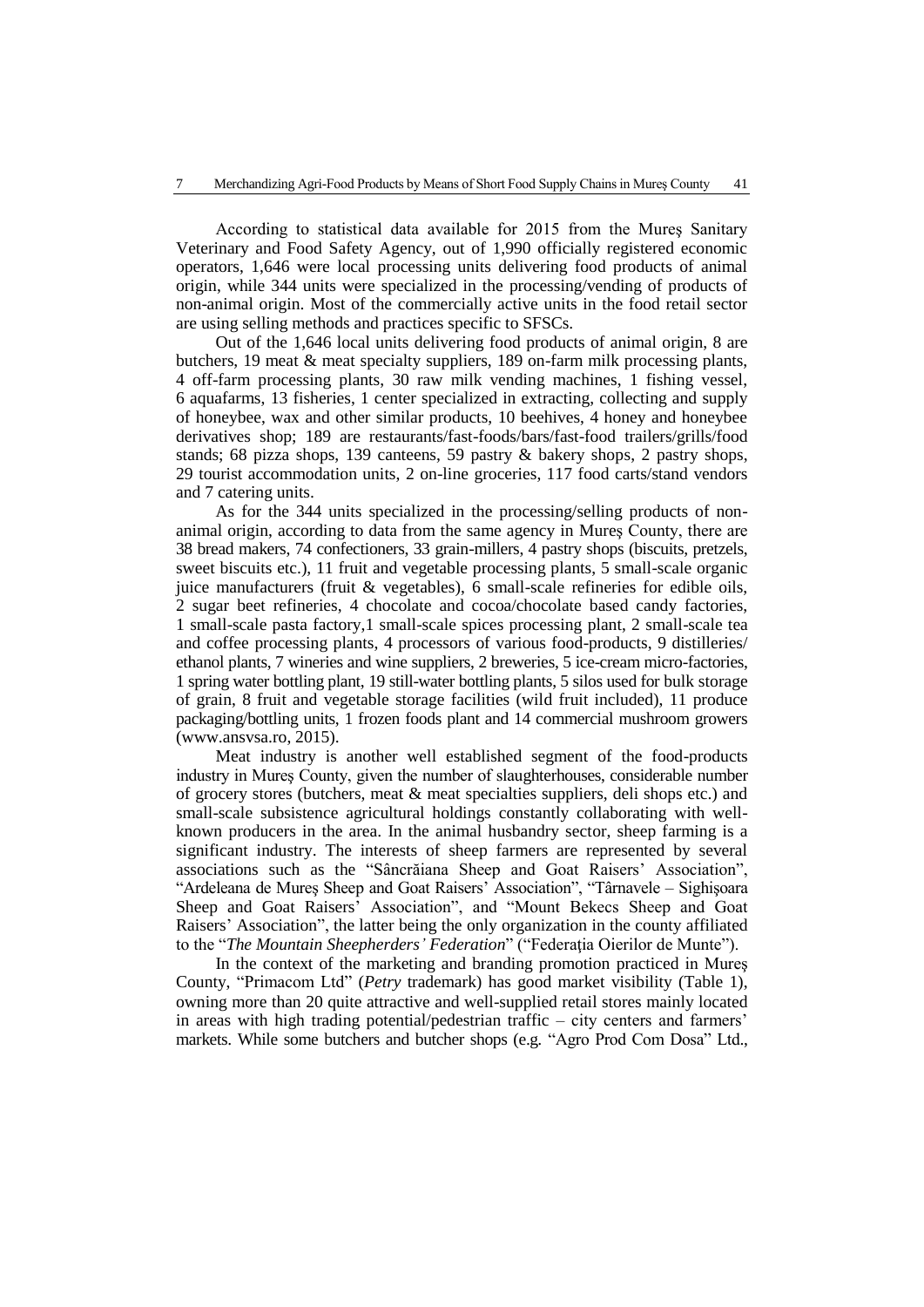"Ponderosa" Ltd., "Carnicomp" Ltd., "Maris Prod Carm" Ltd., "Mix Vas" Ltd. Etc*.*), specific to SFSCs are located in the vicinity of farmers' markets in several towns/cities, others merchandize their products through retail outlets at the firms headquarters (e.g. "Tordai Impex" Ltd., "Ponderosa Ltd." and "Ferma Mureni" Ltd.).

### *Table 1*

### List of meat and meat products suppliers in Mureş County involved in short food supply chains

| N <sub>o</sub> | Producer's/retailer's | Place of production/ | Range of produce/Types of SFSCs                                                    |
|----------------|-----------------------|----------------------|------------------------------------------------------------------------------------|
|                | name                  | producer or retailer |                                                                                    |
| 1              | Primacom Ltd.         | Târgu-Mureș, Sovata, | <i>Petry</i> brand meat and meat specialties, own                                  |
|                |                       | Reghin, Luduş,       | retail chain in Mures, Harghita and Cluj, as                                       |
|                |                       | Miercurea Nirajului, | well as two food carts (http://www.petry.ro)                                       |
|                |                       | Sângeorgiu de Mureș, |                                                                                    |
|                |                       | Cristești            |                                                                                    |
| $\overline{c}$ | Tordai Impex Ltd.     | Târgu-Mureș          | meat and meat products, own slaughterhouse<br>and retail outlet                    |
| 3              | Ponderosa Ltd.        | Târgu-Mureș          | meat and meat products, slaughterhouse and                                         |
|                |                       |                      | also three shops în Târgu-Mureș                                                    |
| 4              | Ferma Mureni Ltd.     | Mureni               | fresh beef and meat products, butcher's shop                                       |
|                |                       |                      | located on farm                                                                    |
| 5              | Authentic Meat Ltd.   | Sighișoara, Reghin   | meat and meat products (own retail shop chain                                      |
|                |                       |                      | ("Delicacies from the Székely Land"/                                               |
|                |                       |                      | Székelyfalat)                                                                      |
| 6              | Cazadela Ltd.         | Reghin               | meat and meat products, own butcher's shop                                         |
|                |                       |                      | and 5 privately owned shops located in Reghin                                      |
| 7              | Agro Prod Com Dosa    | Chibed               | meat and meat products, slaughterhouse,                                            |
|                | Ltd.                  |                      | 5 privately owned shops open in Chibed,                                            |
|                |                       |                      | Târgu-Mureș, Miercurea Nirajului and                                               |
|                |                       |                      | Sângiorgiu de Pădure, two food carts in Chibed                                     |
| 8              | Ana Bianca Ltd.       | Târnăveni            | meat and meat products, own butcher's shop;                                        |
|                |                       |                      | the main supplier of the Municipal Hospital in                                     |
|                |                       |                      | Târnăveni                                                                          |
| 9              | Mix Vas Ltd.          | Sângeorgiu de        | meat and meat products, own butcher's shop,                                        |
|                |                       | Pădure, Fântânele    | four privately owned shops open in                                                 |
|                |                       |                      | Sângeorgiu de Pădure and Fântânele as well as                                      |
|                |                       |                      | a food cart                                                                        |
| 10             | S.C Prodimpex         | Reghin               | meat and traditional meat products under the                                       |
|                | Monica Ltd.           |                      | brand Miro, owns 3 shops                                                           |
| 11             | Maris Prod Carm Ltd.  | Târgu-Mureș          | Small-scale meat processing unit, delivering                                       |
|                |                       |                      | traditional finished goods under the Maris<br>brand. Owns six shops in Târgu-Mures |
|                |                       |                      | (http://www.marisprod.ro)                                                          |
| 12             | Cesiro PLC            | Sighişoara           | meat and meat products, butcher's, owns                                            |
|                |                       |                      | 2 shops open in Sighișoara                                                         |
| 13             | Carnicomp Ltd.        | Sighișoara           | meat and meat products, distributed locally,                                       |
|                |                       |                      | owns four shops in Sighișoara                                                      |

*Source*: own elaboration based on Mureş Sanitary Veterinary and Food Safety Agency database (DSVSA Mureş)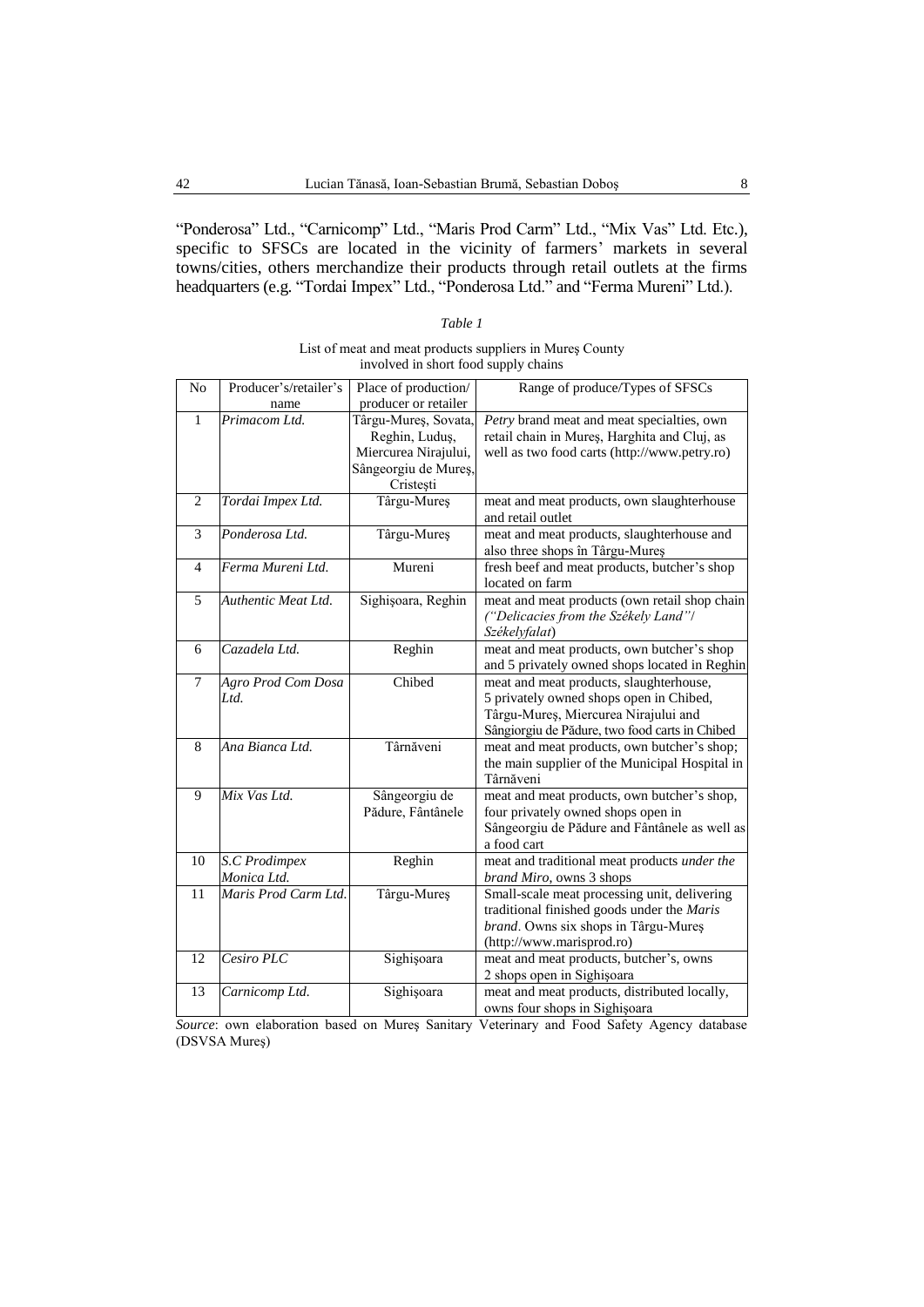Furthermore, numerous partnerships between various local producers who are economically active in different sectors of the food industry are worth mentioning. Some examples of good practices are "Primacom Ltd.", a merchandizer of meat and meat specialties under the brand *Petry*, which uses its own retail chain stores, "Therezia Prodcom Ltd" *(Therezia brand)*, a dairy producer*,* as well as the partnership between "Agro Prod Com Dosa Ltd", "Therezia Prodcom" Ltd*.* and "Eldi Bakery" Ltd*.,* which has resulted in the opening of a grocery store specialized in selling meat, dairy and bakery products. "Agro Prod Com Dosa Ltd", "Therezia Prodcom Ltd" and "Eldi Bakery Ltd" make use of mobile food carts/trucks as a method of direct selling. At food festivals/trade fairs or other types of gastronomic events, most local producers' exhibit stands for trading.

It can be noted that producers from other counties operate businesses on the local market of Mureş County, for example "Authentic Meat Ltd", headquartered in Gheorgheni – Harghita ("*Delicacies from the Székely Land*" brand), owning several retail outlets in the towns Reghin and Sighişoara. Another example is the familyowned business "Bebeşelea-Sterp Elena" from Mărginimea Sibiului *(Sibiu County*), selling dairy and traditional meat specialties by means of its 2 retail outlets located in Târgu-Mureş.

The milk and dairy industry sector is quite large, since important economic operators such as *FrieslandCampina* (a Dutch dairy cooperative) and *Hochland* (Hochland Group – Germany) operate businesses in Mureş County; these however are beyond the scope of the present study, given the fact that they are large international enterprises. An important local producer is "Indlacto Mureş Ltd.", one of the largest mozzarella producers in Romania (30 tons per day), which has entered into several partnerships with various supermarket chains and HoReCa members in Romania. Another significant local producer is "Therezia Prodcom Ltd", owner of the brand *Therezia.* The firm owns 5 retail outlets located on farmers' markets in Târgu-Mureş, Sângeorgiu de Pădure and Band, but it also merchandises its products directly at its *Pănet* farm or alongside other products, in partner's *Petry* shops (Table 2).

| N <sub>0</sub> | Producer's/retailer's    | Place of production/ | Range of produce/Types of SFSCs                                                                                                                                                                                                                                                                                               |
|----------------|--------------------------|----------------------|-------------------------------------------------------------------------------------------------------------------------------------------------------------------------------------------------------------------------------------------------------------------------------------------------------------------------------|
|                | name                     | producer or retailer |                                                                                                                                                                                                                                                                                                                               |
|                | Therezia Prodcom<br>Ltd. | Pănet                | dairy products (traditional ones included)<br>under the brand <i>Therezia</i> ; owns several shops<br>(5 in Târgu-Mures – located in/near farmers'<br>markets, and also in Pănet, Sângeorgiu de<br>Pădure and Band); enterprise Therezia also<br>markets its products in partner shops <i>Petry</i> )<br>(http://therezia.ro) |
|                | Sanlacta PLC             | Sântana de Mures     | Sanlacta dairy products, distributed locally<br>and regionally<br>(http://www.sanlacta.ro)                                                                                                                                                                                                                                    |

*Table 2*

List of milk and dairy products suppliers in Mureş County involved in short food supply chains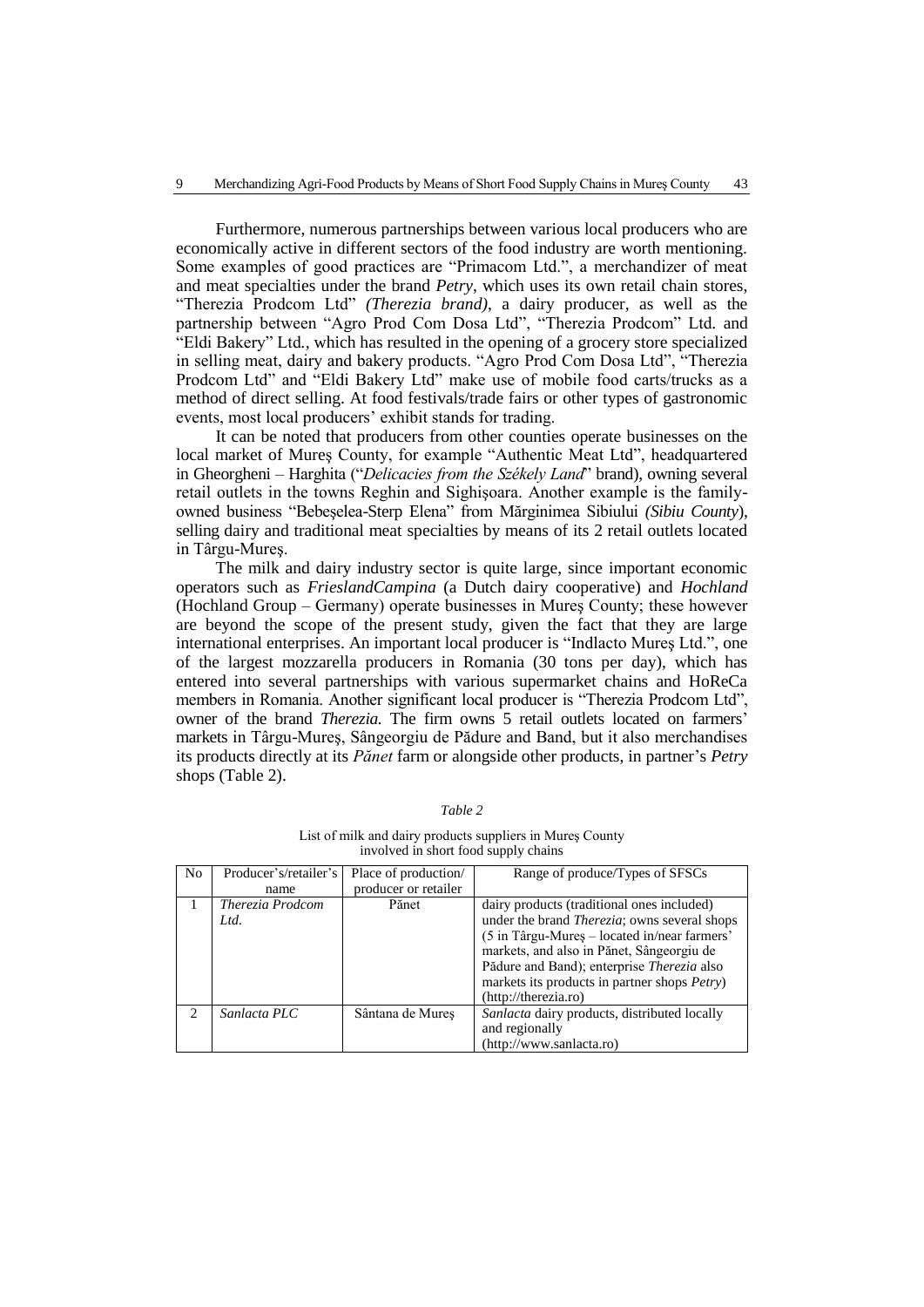*Table 2* (continued)

| 3              | Indlacto Mures Ltd.                             | Târgu-Mureș                         | large Romanian mozzarella producer-<br>approximately 30 tons per day                                                                                                                                |
|----------------|-------------------------------------------------|-------------------------------------|-----------------------------------------------------------------------------------------------------------------------------------------------------------------------------------------------------|
|                |                                                 |                                     | (http://www.indlacto.ro)                                                                                                                                                                            |
| $\overline{4}$ | Mirdatod Ltd.                                   | Ibănești, Târgu-Mureș               | traditional dairy products, popularly known as<br>"being from Ibănești" (e.g. farmer cheese,<br>sheep milk cheese, pressed cheese, cheese curd<br>and pot cheese s.a.m.d), owns 2 shops in          |
|                |                                                 |                                     | farmers' markets in Târgu-Mureș<br>(http://mirdatod.ro)                                                                                                                                             |
| 5              | Panem Ltd.                                      | Luduş                               | owns a milk processing unit; the seller also<br>markets milk by means of three milk vending<br>machines in Luduş.                                                                                   |
| 6              | Heliantus Prod Ltd.                             | Reghin                              | owns a milk processing unit; the producer<br>relys on distribution networks                                                                                                                         |
| $\overline{7}$ | Lacto Muntean Ltd.                              | Teaca,<br>jud. Bistrița             | owns a milk processing and packaging plant;<br>Sinelli dairy brand products are sold in eight<br>privately owned shops in Târgu-Mureș,<br>Reghin and Sighișoara<br>(http://www.lactatebistrita.ro/) |
| 8              | <b>Burdet Viorel</b><br>(sole trader)           | Târgu-Mureș                         | Raw milk seller by means of five milk<br>vending machines located in farmers' markets<br>in Târgu-Mureș.                                                                                            |
| 9              | Hanna Tünde<br>Katalin<br>(individual business) | Târgu-Mureș,<br>Miercurea Nirajului | Agricultural holding involved in raising dairy<br>cows. It sells milk by means of three vending<br>machines.                                                                                        |
| 10             | Cordos Vasile Ioan<br>(sole trader)             | Sincai                              | owner of the "Şincai" agricultural holding;<br>sells raw milk by means of two vending<br>machines in Târgu-Mureș                                                                                    |

*Source*: own elaboration based on Mureş Sanitary Veterinary and Food Safety Agency database (DSVSA Mureş)

"Sannlacta PLC"*,* located in Sântana de Mureş, produces milk and dairy products which are marketed in grocery stores and local supermarkets. Another noteworthy entrepreneur is "Mirdatod Ltd" from the commune Ibăneşti, the seller of famous traditional dairy products (commonly branded as "*from Ibăneşti*") such as farmer cheese, ewe milk cheese, pressed cheese, cheese curd and pot cheese among others. The company owns two shops located on the farmers' markets in the county seat (Târgu Mureş). "Panel Ltd" and "Heliantus Ltd", two Reghin-based units for dairy cows milk collecting and processing, merchandise their products through partner grocery shops and also by means of raw milk vending machines in Luduş. In 2015, 16 small-scale agricultural holdings operating in the animal husbandry business (sole traders and individual businesses) have merchandised raw milk directly to end consumers by means of milk vending machines. The agri-food producers from the neighbouring counties, such as "Lacto Muntean Ltd" (owner of the "*Sinelli*" trademark) operate eight retail outlets in Târgu-Mureş, Reghin and Sighişoara.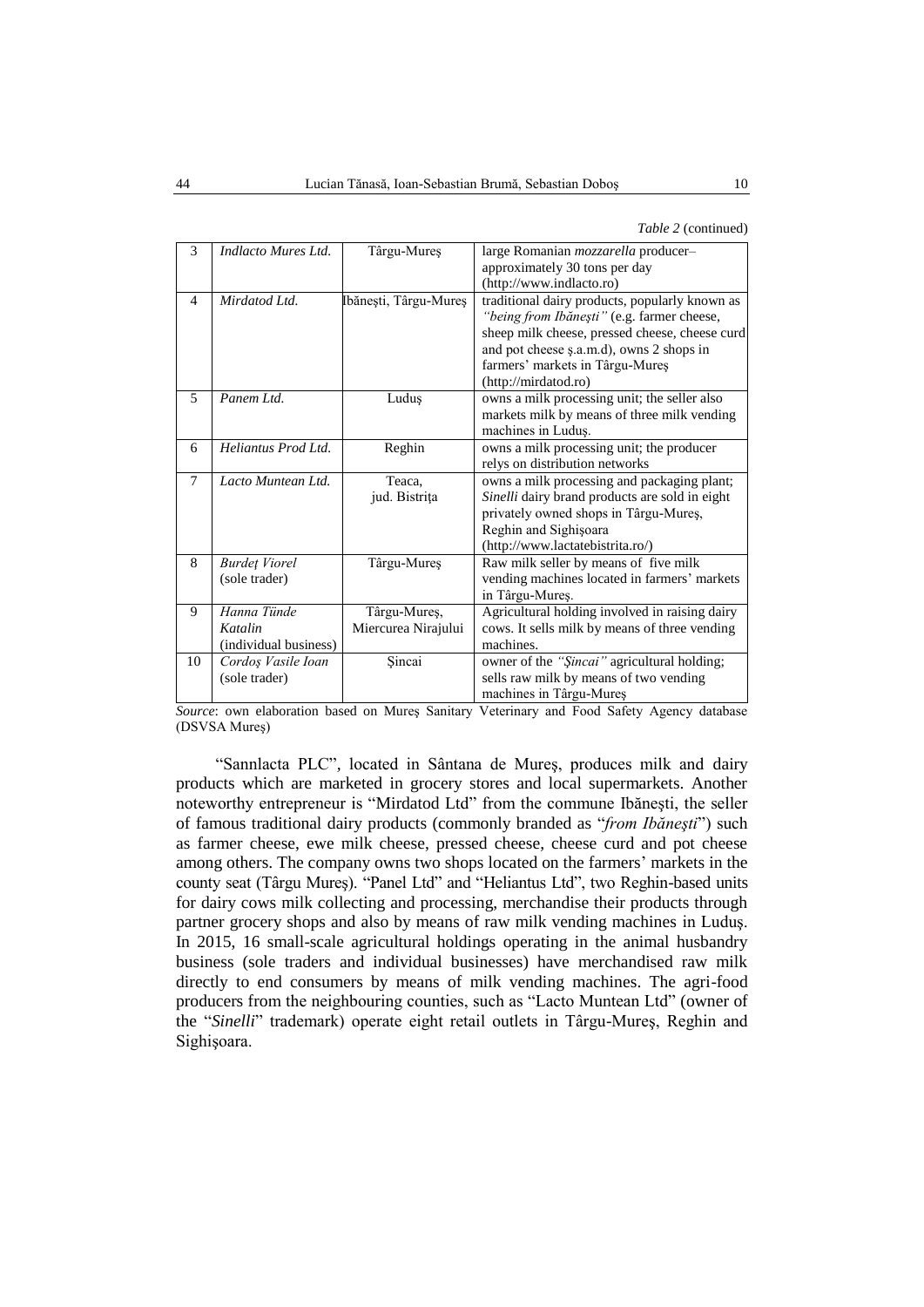One important sector of agriculture is aquaculture. Several local entrepreneurs are involved in the business, merchandising harvested fish in dedicated shops mainly located in urban centers (e.g. "The Bistra Mureşului Troutery" and "My fish shop", both in Târgu-Mureş). Other fisheries sell their merchandise on-farm, e.g. The "Halászcsárda" Inn and Fishery, located in the village Câmpu Cetăţii*.* Moreover, apart from raising and harvesting fish, some entrepreneurs provide the potential customers with the opportunity to practice recreational fishing on the "Glodeni" and "Bezid" fish farms. The Luduş River Valley (e.g. the villages Miheşu de Câmpie, Zau de Câmpie, Tăureni, Şăulia, Sânger), the Mureş River Valley (e.g. Iernut) as well as the Noroiaşi River Valley (e.g. the villages Glodeni, Fărăgău) have a significant aquaculture potential, given the number of artificial lakes present in the area (see Table 3).

|--|--|

List of fish aquaculture farmers and fish products sellers in Mureş County involved in short food supply chains

| N <sub>0</sub> | Producer's/retailer's   | Place of         | Range of produce/Types of SFSCs              |
|----------------|-------------------------|------------------|----------------------------------------------|
|                | name                    | production/      |                                              |
|                |                         | producer         |                                              |
|                |                         | or retailer      |                                              |
| 1              | Păstrăvăria Bistra Ltd. | Bistra Mureșului | Family business specialised in selling fresh |
|                |                         |                  | fish (trout) on farm and at its fishery/fish |
|                |                         |                  | shop in Târgu-Mureș.                         |
| $\overline{2}$ | Magazinul Meu de Pește  | Târgu-Mureș      | Merchandises fresh and refrigerated fish in  |
|                | Ltd.                    |                  | its shop open in the 7th of November         |
|                |                         |                  | Square in Târgu-Mureș.                       |
|                |                         |                  | (http://www.magazinulmeudepeste.ro)          |
| 3              | Salmo Impex Ltd., Han   | Câmpu Cetății    | Merchandises fish and fish products at its   |
|                | Pescăresc/              |                  | privately owned Inn & Fishery. The           |
|                | "Halaszcsarda"          |                  | entrepreneur offers customers the posibility |
|                |                         |                  | of practicing recreational fishing.          |
| 4              | Aquafarm Terana Ltd.    | Glodeni          | Manages the fish farm at Glodeni.            |
|                |                         |                  | Recreational fishing can be praticed by      |
|                |                         |                  | potential customers.                         |
|                |                         |                  | (http://www.piscicolaglodeni.ro).            |
| 5              | $R.N.P.$ ROMSILVA -     | Lăpușna,         | Manages 2 fish farms in Lăpușna and          |
|                | DIR. SILVICĂ MUREȘ      | Stânceni         | Stânceni and sells fresh salmon.             |
|                | (National Forest        |                  |                                              |
|                | Administration          |                  |                                              |
|                | "Romsilva" – Mureș      |                  |                                              |
|                | Branch)                 |                  |                                              |
| 6              | A.V.P.S. Turul          | Târgu-Mureș      | Owner of the "Lake Bezid" aquafarm.          |
|                | (Association of Hunters |                  | Recreational fishing can be praticed by      |
|                |                         |                  |                                              |
|                | and Sports Fishermen    |                  | potential customers.                         |

*Source*: own elaboration based on Mureş Sanitary Veterinary and Food Safety Agency database (DSVSA Mureş)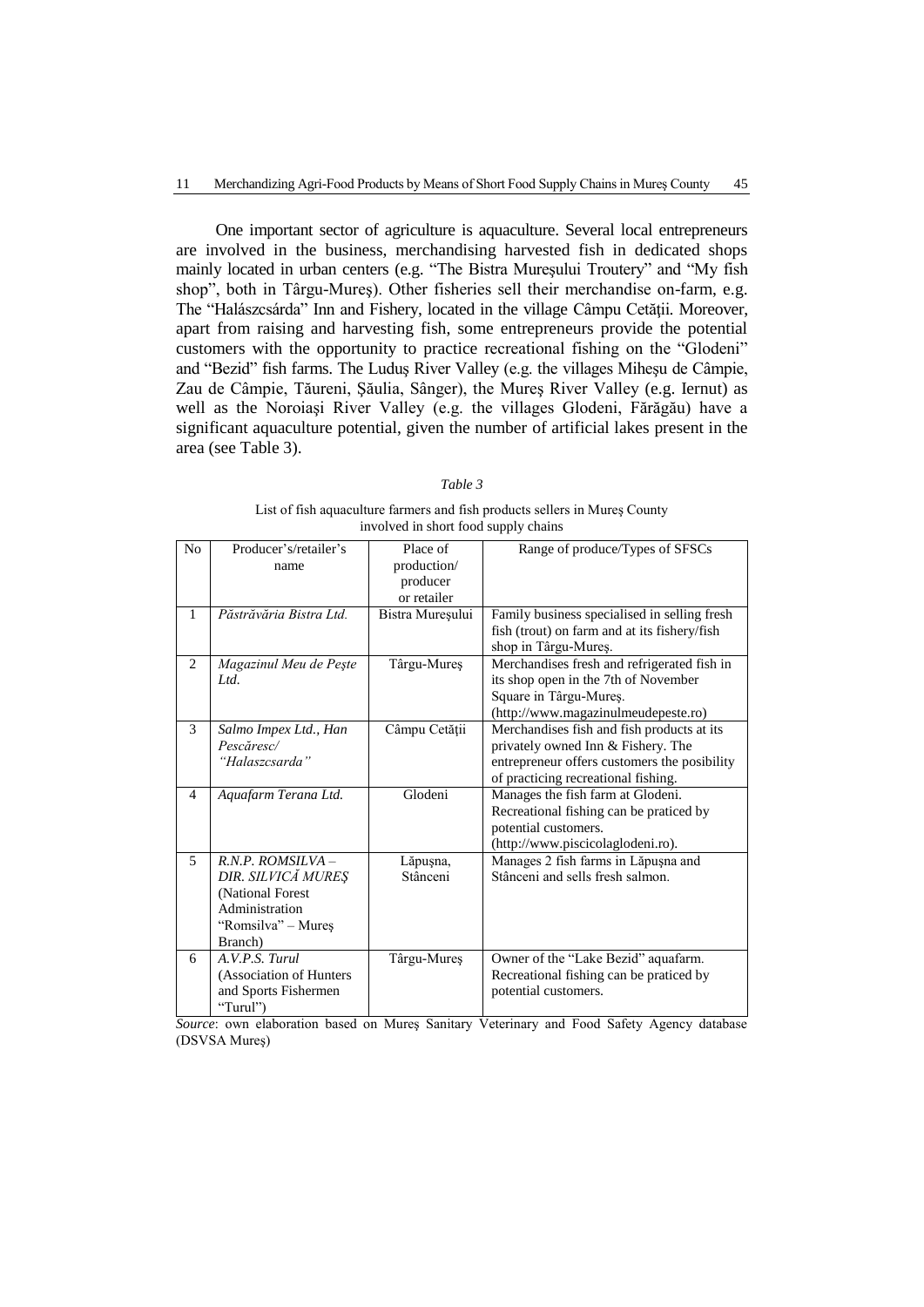The apicultural industry (honeybee and other beehive products) is an important asset of Mureş County, as represented by "Apiprodex Ltd" and "Apicola Ltd", which process the production of local small-scale beekeepers. Most apiarists operate legally as sole proprietorships or individual businesses (Table 4).

#### *Table 4*

| List of beekeepers and honeybee derivatives sellers in Mures County |
|---------------------------------------------------------------------|
| involved in short food supply chains                                |

| No                          | Producer's/retailer's | Place of production/ | Range of produce/Types of SFSCs              |
|-----------------------------|-----------------------|----------------------|----------------------------------------------|
|                             | name                  | producer or retailer |                                              |
| 1                           | Stupina Finna         | Glăjărie             | Family-owned business specialized in the     |
|                             | (family business)     |                      | production of honeybee and honeybee          |
|                             |                       |                      | derivatives. The family sells most of its    |
|                             |                       |                      | products locally and owns a shop in the      |
|                             |                       |                      | County Capital of Târgu Mures.               |
| $\mathcal{D}_{\mathcal{A}}$ | Milăşan Teodor        | Cristuru Secuiesc    | It merchandises honey and derivatives        |
|                             | (individual business) |                      | by means of an on-line shop.                 |
|                             |                       |                      | (http://mieredealbine-ro. webnode.ro)        |
| $\mathcal{R}$               | Apicola Ltd.          | Târgu-Mures,         | The firm owns several retail outlets for the |
|                             |                       | Luduş, Reghin        | sale of honey and derivatives.               |
| $\overline{\mathcal{A}}$    | Apiprodex Ltd.        | Târgu-Mures          | Seller of certified organic honey and        |
|                             |                       |                      | derivatives (http://apiprodex.eu). The       |
|                             |                       |                      | largest part of its production is exported.  |

*Source:* own elaboration based on Mureş Sanitary Veterinary and Food Safety Agency database (DSVSA Mureş)

"Apicola Ltd" owns several retail outlets by which it sells its state certified honeybee and other beehive products, while the second most important organic honeybee seller, "Apiprodex Ltd", which owes its quality production to 120 smallscale partner beekeepers based in Mureş and in the adjacent counties, exports most of its certified production. Many sole traders in the beekeeping industry (e.g. the Milăşan Family) merchandise their products by means of farmers' markets, relatives and acquaintances, alongside important roadways and tourist routes (e.g. Sovata and Câmpu Cetăţii), in the period June-September. Local apiarists also take part in traditional food festivals, gastronomic events or artisans' festivals organized in Mureş or neighboring counties.

Confectioneries are frequently present in major cities like Târgu-Mureş, Reghin, Sovata and Luduş (Table 5). Pastry products are often sold by means of privately owned retail shops located in areas with a strong commercial potential (city centers and supermarkets). Special orders can be made by phone or via on-line (e.g. the recently registered "Sanda Delights Ltd" and "Rose Confectioney Ltd"). Judging solely by the number of retail outlets opened, we consider that the most important businesses are "The Egret Ltd" (6 shops in Târgu-Mureş), "Angela's Ltd" (3 shops in Târgu-Mureş), "Sanda Delights Ltd" (a shop in Corunca), "Dactylis Prod Ltd" (a shop in Luduş). As a rule, the store section of small-scale confectioners is located next to the manufacturing section. In the context of the sweets industry, an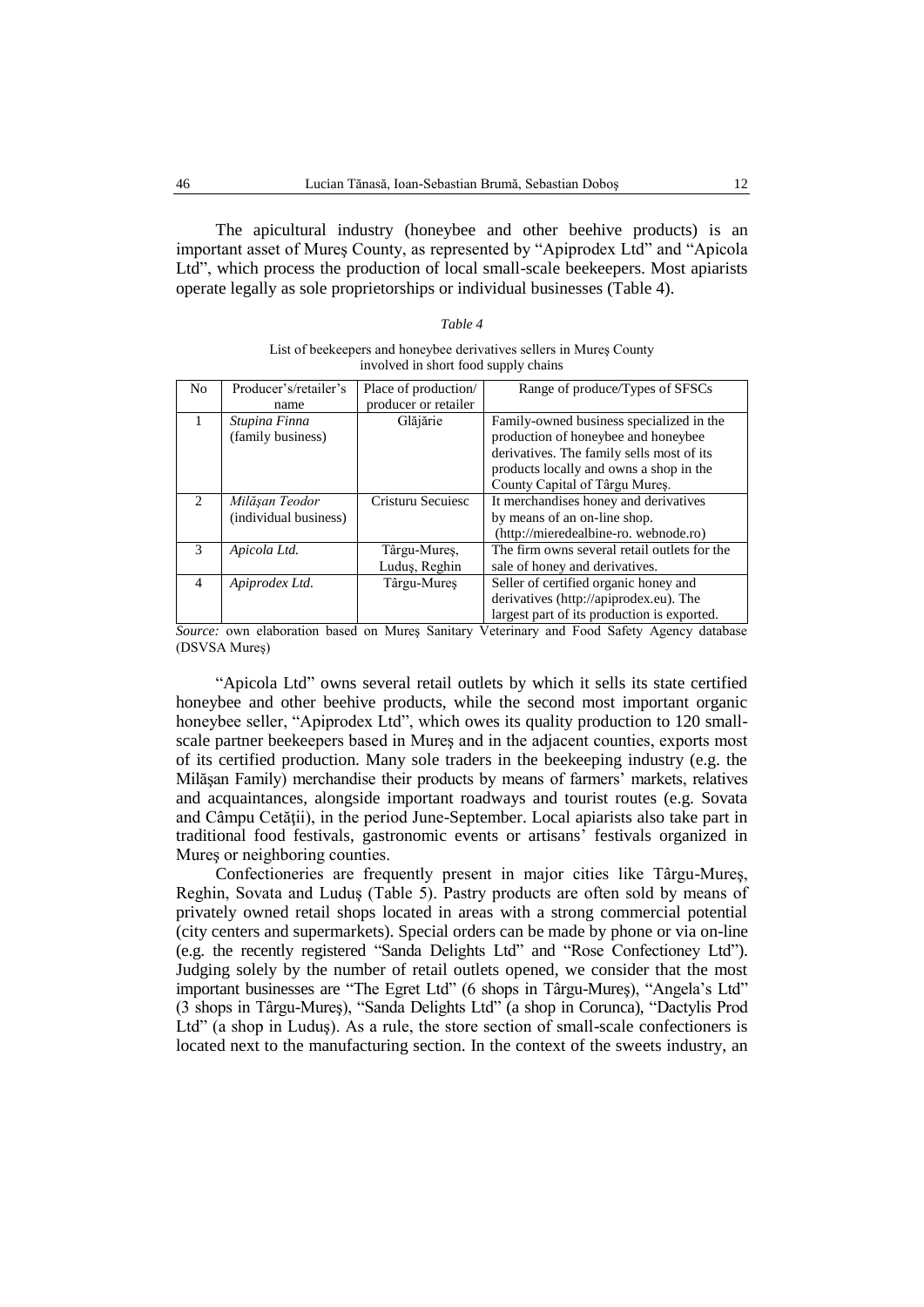important sector comprises the numerous ice cream trailers spread around city centers or in areas frequented by local residents and tourists. Given the size of its ice cream manufacturing unit in Sântana de Mureş, "Gelateria da Michele Ltd" is a locally well-known entrepreneur.

### *Table 5*

List of bakeries and confectioneries in Mureş County involved in short food supply chains

| N <sub>o</sub> | Producer's/retailer's  | Place of production/ | Range of produce/Types of SFSCs                        |
|----------------|------------------------|----------------------|--------------------------------------------------------|
|                | name                   | producer or retailer |                                                        |
| $\mathbf{1}$   | Sanda Delights         | Corunca              | Confectionery who owns an on-line shop                 |
|                | Ltd.                   |                      | dedicated to local residents (http://sandadelights.ro) |
| 2              | Egreta Ltd.            | Târgu-Mureș          | Owns a confectionery and six sweet shops in            |
|                |                        |                      | Târgu-Mureș. (http://cofetariaegreta.ro)               |
| 3              | Dactylis Prod Ltd.     | Luduş                | Confectionery (Tiramisu sweet shop in Ludus),          |
|                |                        |                      | bakery and owner of an ice cream producing             |
|                |                        |                      | unit. The producer also sells pasta, pastry and        |
|                |                        |                      | bakery, besides ice cream (http://dactylis.ro)         |
| $\overline{4}$ | Granada Prodcom        | Târgu-Mureș          | Confectionery ("Marzipan" sweet shop Târgu-            |
|                | Ltd.                   |                      | Mures)                                                 |
| 5              | Xenia Info Ltd.        | Ludus                | Confectionery and pastry shop                          |
| 6              | Cofetăria Artizan Ltd. | Sântana de           | Confectionery (in Sântana de Mures) and                |
|                |                        | Mures/Târgu-         | pastry/sweet shop (Târgu-Mureș)                        |
|                |                        | Mures                | (http://www.cofetaria-artizan.ro)                      |
| 7              | La Angela Ltd.         | Târgu-Mureș          | Confectionery and restaurant (http://cofetaria-        |
|                |                        |                      | angela.ro); it manages three sweet shops               |
| 8              | Carmaco Silva Ltd.     | Reghin               | Confectionery owning one sweet shop in                 |
|                |                        |                      | Reghin (www.carmaco.ro)                                |
| 9              | Gelateria Da           | Sântana de Mureș     | It is an ice cream producing unit in Sântana de        |
|                | Michele Ltd.           |                      | Mures.                                                 |
| 10             | Cofetăria              | Sângeorgiu de        | Confectionery and sweet shop opened in Târgu-          |
|                | Trandafirul Ltd.       | Mureș, Târgu-        | Mureș. It also manages an online shop.                 |
|                |                        | Mures                | (http://cofetariatrandafirulsitezaur.greenelite.cc)    |

*Source:* own elaboration based on Mureş Sanitary Veterinary and Food Safety Agency database (DSVSA Mureş)

The pastry and bakery industry is quite developed in Mureş County, considering the registered economic operators that are currently active  $-33$  grain-millers, 74 bakeries/pastry and 71 pastry units, according to data available for 2015 from the Mureş Sanitary Veterinary and Food Safety Agency. Most of these businesses merchandise their products locally. While mills and bakeries have a relatively uniform spread across the territory of Mureş County, pastry shops, pretzel shops, pie and doughnut sellers are rarely seen outside city centers, farmers' markets, transit hubs or large shopping centers. Large bakeries operate shops near or on farmers' markets in the county capital of Târgu-Mureş, for example "Eldi Bakery Ltd." – 40 retail outlets including mobile trailers and "Timko Brut Ltd"– 38 retail outlets. Other important producers are the "Kovacks Bakery" ("Home-baked Bread Ltd") and "Dona Bakery" (<Kemer Dona Impex Ltd.>). The small-scale artisan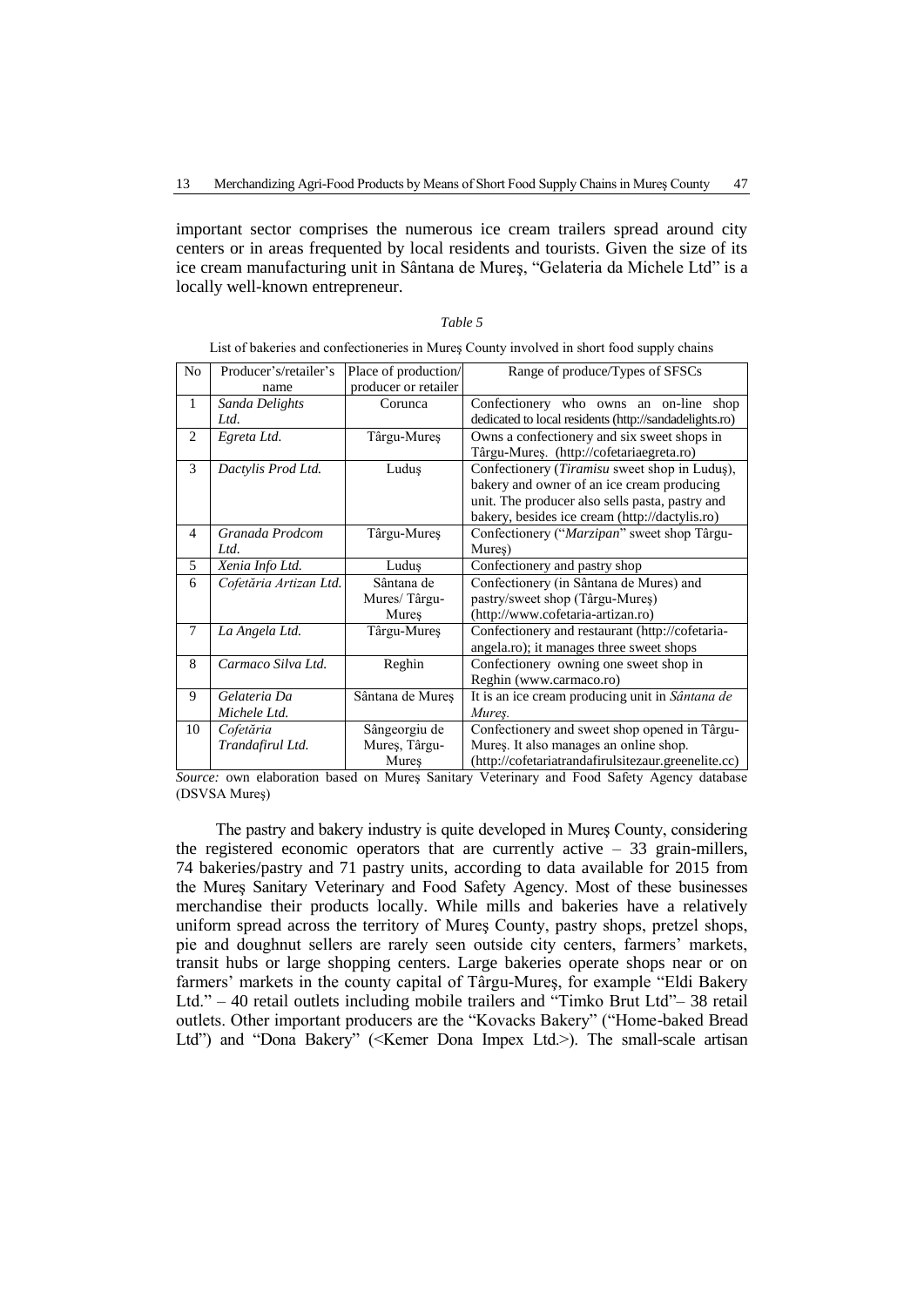bakeries are also of particular importance, merchandising products such as homebaked bread (wood ovens), "crackling crust" bread or potato bread, also known as Székely bread. To name a few – "Hegybeli Mihai" (sole proprietorship), "Szász Béla Ileana" (individual business), "Multibrut Tradiţional Ltd." and "Brutăria Cetate Ltd" As in other cases, the owners manages their shops located right next to their bakeries (Table 6).

| Table |
|-------|
|-------|

| No             | Producer's/retailer's<br>name            | Place of<br>production/<br>producer<br>or retailer | Range of produce/Types of SFSCs                                                                                                                                                                                                                                                                                                 |
|----------------|------------------------------------------|----------------------------------------------------|---------------------------------------------------------------------------------------------------------------------------------------------------------------------------------------------------------------------------------------------------------------------------------------------------------------------------------|
| $\mathbf{1}$   | Eldi Bakery Ltd.                         | Agristeu                                           | Multiple bakery units and chain store (over 40),<br>including food carts (www.eldi.ro)                                                                                                                                                                                                                                          |
| $\overline{2}$ | Szász Béla Ileana<br>(family business)   | Sighișoara                                         | Seller of traditional oven baked bread (wood<br>fired)                                                                                                                                                                                                                                                                          |
| 3              | Brutăria Cetate Ltd.                     | Sighișoara                                         | Seller of traditional oven (wood fired) baked<br>potato bread                                                                                                                                                                                                                                                                   |
| 4              | Bucur D. Alin<br>(individual business)   | Târgu Mureș                                        | Croutons and breadcrumbs (http://pesmet-<br>bucur.ro/index.php?page=pesmet-de-bucur-<br>despre-noi)                                                                                                                                                                                                                             |
| 5              | Hegybeli Mihai<br>(individual business)  | Boiu                                               | Potato bread, pastry and sweet specialties<br>producer and seller                                                                                                                                                                                                                                                               |
| 6              | Fejér Károly<br>(sole trader)            | Târgu Mureș                                        | Baker of "chimney cake"/ kűrtöskolács, sells<br>mostly at trade fairs and festivals                                                                                                                                                                                                                                             |
| $\overline{7}$ | <b>Multibrut</b><br>Tradițional PLC      | Suseni                                             | Traditional bakery and pastry produce maker -<br>stuffed cake "from Suseni", oven baked bread<br>"bătută de Suseni" (traditional recipe)                                                                                                                                                                                        |
| 8              | Mokri Com Ltd.                           | Albești                                            | Producer of ice cream cones (waffle cones, sugar<br>cone and vafer cone)<br>(http://www.mokri.ro/index.php)                                                                                                                                                                                                                     |
| 9              | Barabás Rózália<br>(individual business) | Sângiorgiu de<br>Pădure                            | Producer of saltline crakers (seasoned with<br>garlic, fennel seeds, cheese or sesame), under the<br>brand "Rozi Ropi". As of 2012, the previously<br>mentioned baker bears the right to market three<br>of its products under the label "Székely<br>Products"<br>(http://www.szekelytermek.ro/?l=ro&m=barabas-<br>rozalia-i-i) |

|  |  | Producers in the bakery industry in Mureș County involved in short food supply chains |
|--|--|---------------------------------------------------------------------------------------|

*Source:* own elaboration based on Mureş Sanitary Veterinary and Food Safety Agency database (DSVSA Mureş)

Other entrepreneurs on the local market are experienced bakers from neighboring or other distant counties, such as "La Casa Pane" from Cluj-Napoca (Cluj County), which operates three shops in Târgu-Mureş, "Diószegi" from Sfântu-Gheorghe (Harghita County), and "Petru" from Piatra-Neamţ (Neamţ County), which operates 4 franchise stores in Târgu-Mureş.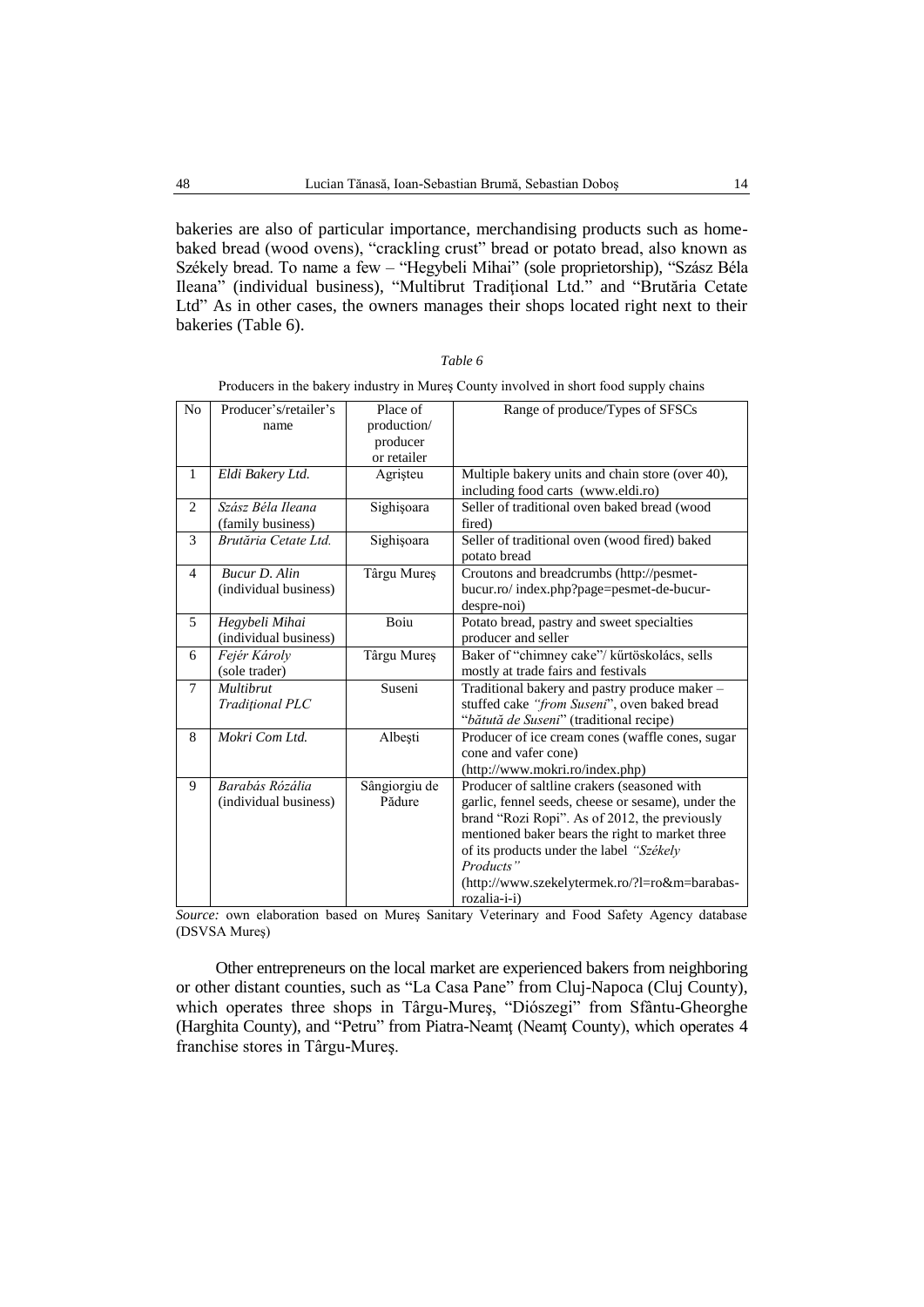Mobile trailers selling chimney cake or "kűrtöskolács" are of particular importance in the local baking and pastry industry, considering the large number of registered individuals operating them, as well as the popularity of the product, well-known across Romania. They can be frequently seen, as in the case of other producers, in city centers. They are also constant participants at food festivals/ gastronomic events and other occasional festivals. "Csabys" (family business), "Himi Humi Ltd", "Ferika Ltd", "Kiss Ae Istvan" (family business), "Cozomania Ltd", "Czine Anna" (sole proprietorship), "Nofarosa Ltd", "Ficzi Alexandru" (sole proprietorship) are the names of just a few entrepreneurs.

Other small-scale bakers are "Bucur D. Alin" (family business) – specialized in selling traditional breadcrumbs and croutons, and "Barabás Rózália" (individual business), producer of saltline crackers (seasoned with garlic, fennel seeds, cheese or sesame), under the brand "*Rozi Ropi*". As of 2012, the previously mentioned baker bears the right to market its products under the label "*Székely Termek*" ("*Székely Termek*" *– Agricultural Cooperative for Székely Produce*).

In the fruit tree-growing sector, "Hortipomicola Reghin Ltd" is an example of agricultural holding group wholesaling fruit and organic apple juice, consisting of three stand-alone companies and several individual producers, owners of orchards on about 378 hectares. The group relies on facilities capable of storing harvests up to 365 days/year, sorting, grading and packing equipment for apples. Thus, "Hortipomicola Reghin Ltd" manages to wholesale its production all year long, diminishing losses considerably. The producer's main client is the "*Selgros Cash & Carry*" store chain. Equally important, the Reghin based producer is a supplier of the state, as part of the state-funded program providing fruits for schoolchildren. One associated group member, "Sucmeron Ltd", buys a part of its harvested apples from local farmers and then processes them to obtain organic juice which is sold wholesale (Table 7).

| N <sub>o</sub>                | Producer's/retailer's | Place of production/ | Range of produce/Types of SFSCs                                                                 |
|-------------------------------|-----------------------|----------------------|-------------------------------------------------------------------------------------------------|
|                               | name                  | producer or retailer |                                                                                                 |
|                               | Grupul de             | Reghin               | Agricultural holding group specialised in fruit                                                 |
|                               | producători agricoli  |                      | tree growing and processing harvested fruit.                                                    |
|                               | Hortipomicola         |                      | The group comprising three companies and                                                        |
|                               | Reghin Ltd.           |                      | several individual producers, owners of orchards,                                               |
|                               |                       |                      | wholesales fruit and packaged apple juice.                                                      |
| $\mathfrak{D}_{\mathfrak{p}}$ | Sucmeron Ltd.         | Reghin               | Plant producing organic apple juice as well as<br>concentrated apple juice. The plant processes |
|                               |                       |                      |                                                                                                 |
|                               |                       |                      | harvests from orchards located in Reghin,                                                       |
|                               |                       |                      | Socol and Uila. The producers' main partner is                                                  |
|                               |                       |                      | Parmalact LPC.                                                                                  |
|                               |                       |                      | (http://www.sucmerom.ro/)                                                                       |

| Table |  |
|-------|--|
|       |  |

List of units producing, processing and merchandising fruit, fruit juices, stewed fruits, jams, marmelade, fruit preserves, canned vegetables, in Mureş County involved in short food supply chains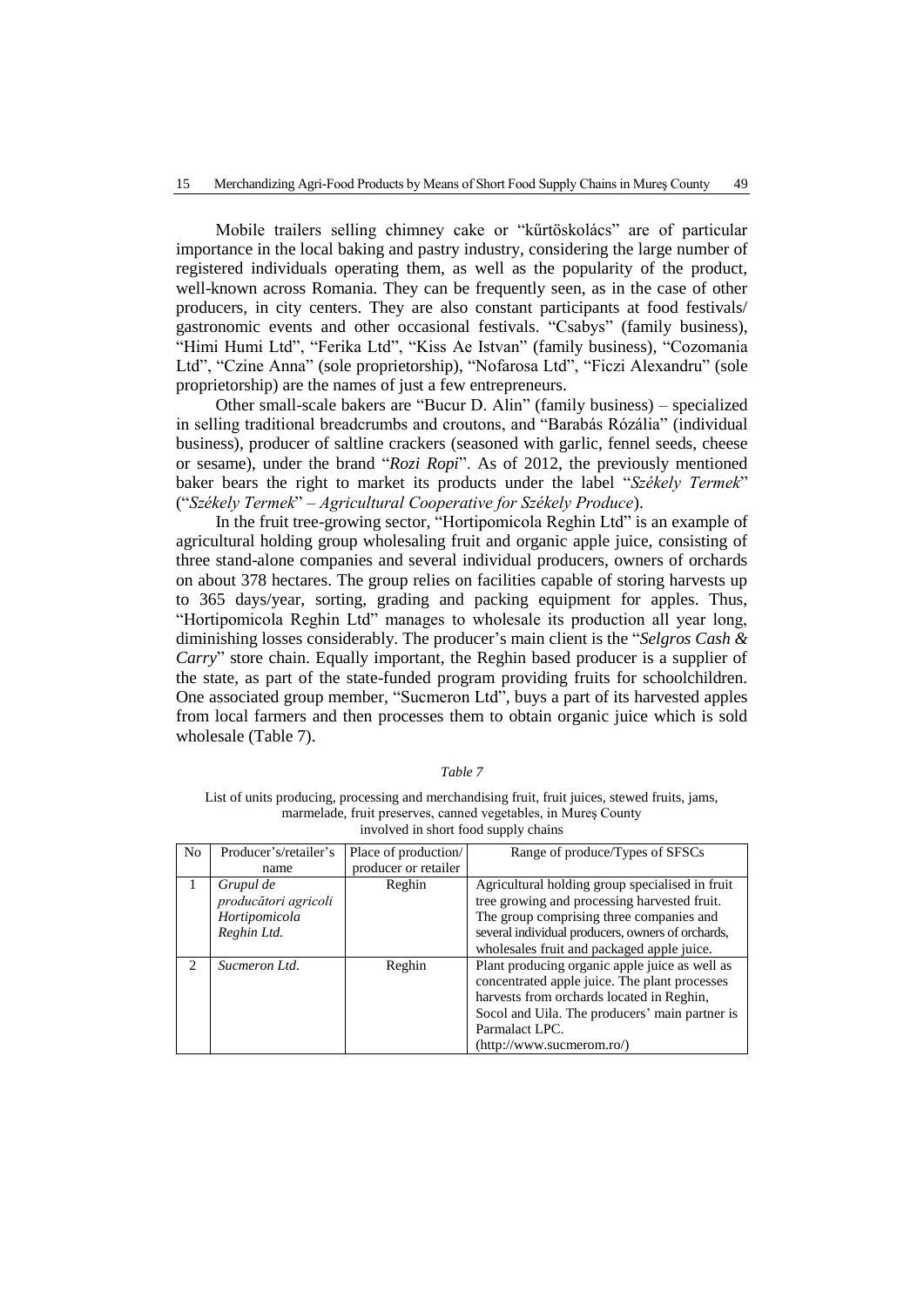*Table 7* (continued)

| 3              | Dulceața lu' Răzvan<br>Ltd.                  | Idicel-Pădure | A business started by a young entrepreneur<br>from Cluj-Napoca, specialised in jam<br>production. Most of its range of jams are sold<br>primarily by means of its on-line shop and<br>small pancake shop ("Răzvănărie") located in<br>Cluj City.<br>http://dulceatalurazvan.ro/produse/                                       |
|----------------|----------------------------------------------|---------------|-------------------------------------------------------------------------------------------------------------------------------------------------------------------------------------------------------------------------------------------------------------------------------------------------------------------------------|
| $\overline{4}$ | Ferma Ecologică<br>Topa<br>(family business) | Albești       | Certified organic farm merchandising dairy,<br>vegetable, dried herbs for tea making, as well<br>as several traditional recipe based products<br>(jams, jellies, prickles, syrups); the farm is also<br>involved in agro-tourism (farmstay).<br>(https://www.facebook.com/Ferma-<br>Ecologica-Topa-190312117695398/timeline/) |
| 5              | Casa de pe Deal Ltd.                         | Saschiz       | Family business delivering preserved fruit &<br>vegetables (jams, jellies, syrups, bottled<br>prickles based on traditional german recipes).<br>The family business also markets its products<br>via its on-line shop.<br>(http://www.casadepedeal.com)                                                                       |
| 6              | Ecofruct Ltd.                                | Târgu-Mureș   | Producer of certified organic dried & frozen<br>foods (mushrooms, fruit, forest fruits,<br>ramsons).<br>(www.ecofruct.eu)                                                                                                                                                                                                     |
| $\overline{7}$ | Agrosprint Ltd.                              | <b>Breaza</b> | The firm is basically a subsidiary of a family<br>farm business based in Hungary. It specialises<br>in freezing and packaging fruit and vegetables.<br>(www.agrosprint.hu/index_ro.php)                                                                                                                                       |
| 8              | Tămăşan Emil<br>(individual business)        | Uila          | Seller of jams, jellies and stewed fruit based<br>on traditional recipes                                                                                                                                                                                                                                                      |
| 9              | Transylvania Food<br>Company Ltd.            | Saschiz       | Business enterprise specializing in syrup, jam<br>and honey selling. Its products are sold under<br>the brand "Grandmother's Cellar" by means<br>of distributors in several counties of Romania.<br>The firm also owns a retail outlet.<br>(www.pivnitabunicii.ro)                                                            |

*Source:* own elaboration based on Mureş Sanitary Veterinary and Food Safety Agency database (DSVSA Mureş)

Overall, the fruit and vegetable market attracts numerous farmers. "The Ţopa Organic Farm" in Albeşti, for instance, besides marketing raw fruit and vegetables, dairy and tea products, also gets specialized in delivering traditional agri-food products like jam, marmalade, syrups and prickles. The farm is the sole constant supplier of the only *BioCoop store* in Romania, open in the town Sibiu, a franchise of the French *BioCoop* chain.

Other small-scale canned fruit and vegetable producers, such as "The House on the Hill Ltd" (from the village Saschiz), "Grandmother's Cellar" ("Transylvania Food Company Ltd" also from Saschiz) and "Răzvan's Jam" (from the village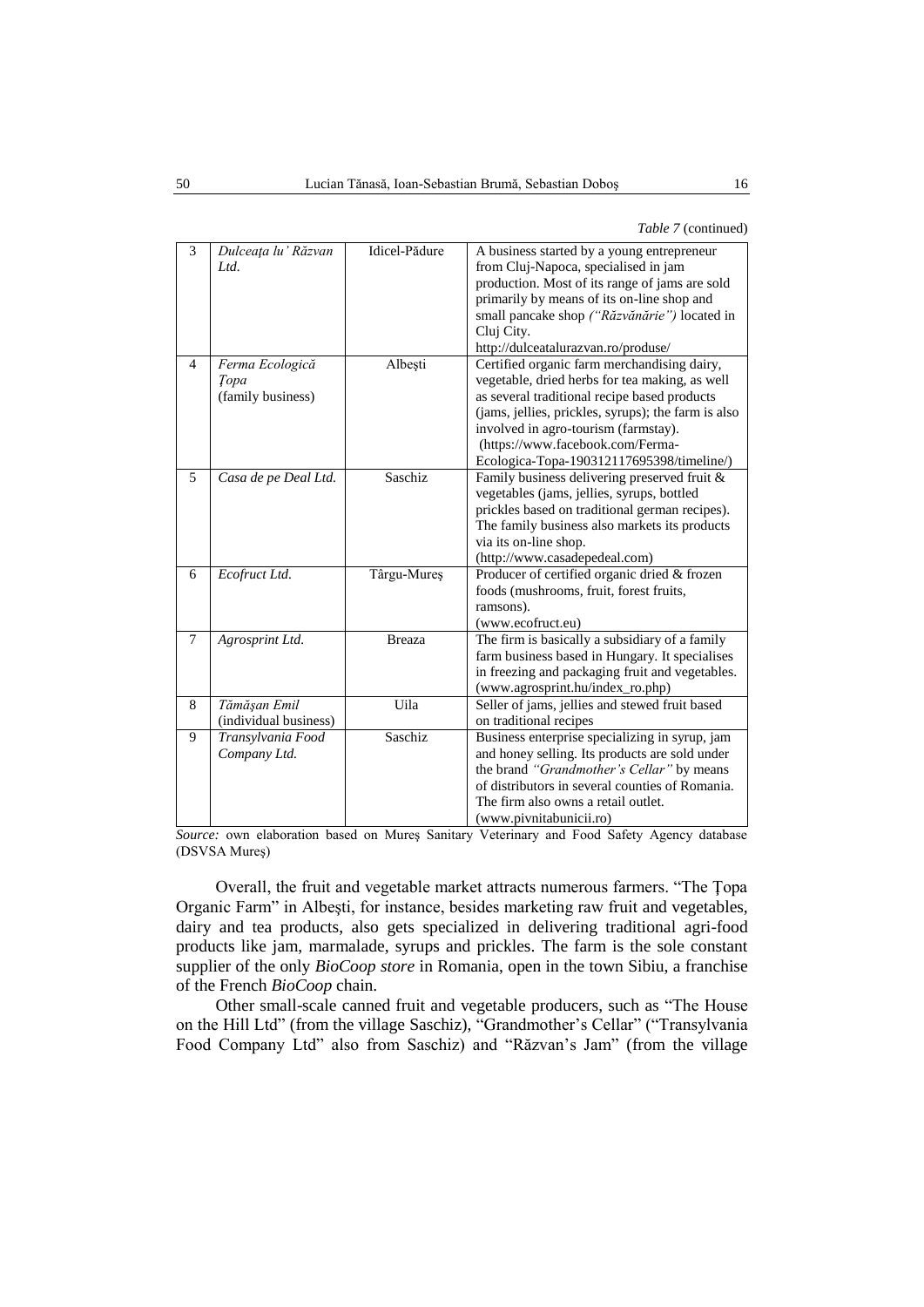Idicel-Pădure) are popular local brands, sellers of products based on traditional recipes. These entrepreneurs have also opened on-line stores for better marketing visibility and have signed partnership agreements with other retailers across Romania, being also constantly present at all food festivals and gastronomic events. "Grandmother's Cellar", for example, offers the potential customers the opportunity to taste from its wide range of jams before buying.

An important and developed niche is represented by the refrigerated wild fruit and forest mushrooms. "Ecofruct Ltd" in Târgu-Mureş is an experienced producer and exporter. "Agrosprint Ltd" from the village Breaza is a ten-year old family business, exporting over 80% of its production.

Herbal tea cultivation is an ancient occupation throughout the *"Széklers' Land"*. Local producers and suppliers operate both locally and at a national level. "Larix Com Impex Ltd" is an important limited liability company based in Sovata, which holds an important market share, whose total sales volume reached over 5 million RON in 2014, due to its wide range of products (bulk and retail) and its countrywide distribution network. "Larix Com Impex" tea products are sold in health shops, health food stores and partner pharmacies. Established in 1999, "Vitaplant Ltd" is another important local producer that relies on its on-line store as well as on the main distribution network in the field for the sale of its quality herbal teas and aromatic plants (Table 8).

#### *Table 8*

| N <sub>0</sub>              | Producer's/retailer's | Place of     | Range of produce/Types of SFSCs                    |
|-----------------------------|-----------------------|--------------|----------------------------------------------------|
|                             | name                  | production/  |                                                    |
|                             |                       | producer     |                                                    |
|                             |                       | or retailer  |                                                    |
|                             | Vitaplant Ltd.        | Eremitu      | Seller of tea products by means of pharmacies and  |
|                             |                       |              | partner health shops. The seller also owns an on-  |
|                             |                       |              | line shop. (www.vitaplant.ro)                      |
| $\mathcal{D}_{\mathcal{L}}$ | Larix Com Impex       | Sovata       | Producer of herbal teas, aromatic & medicinal tea  |
|                             | Ltd.                  |              | products. (http://larix.ro/)                       |
| $\mathcal{R}$               | Aceto Ltd.            | <b>Botos</b> | Certified organic apple cider vinegar (with honey  |
|                             |                       |              | mix)                                               |
|                             |                       |              | (http://www.agriculturae.ro/index.php/agricultura- |
|                             |                       |              | ecologica/produse-ecologice/1240-otetul-100-       |
|                             |                       |              | natural-de-batos-judetul-mures.html).              |
| 4                           | Pacovis România Ltd.  | Târgu Mures  | Spices and seasonings for the agri-food industry   |

#### List of tea, seasonings, spices and vinegar producers in Mureş County involved in short food supply chains

*Source*: own elaboration based on Mureş Sanitary Veterinary and Food Safety Agency database (DSVSA Mureş)

"Szakács Csaba" is a noteworthy example of good practices in business, given the fact that this trader is the only farmer employing biodynamic techniques in cultivating over 100 hectares of medicinal plants. "Szakács Csaba" is the only local Sonnentor Kräuterhandels GmbH member in Romania.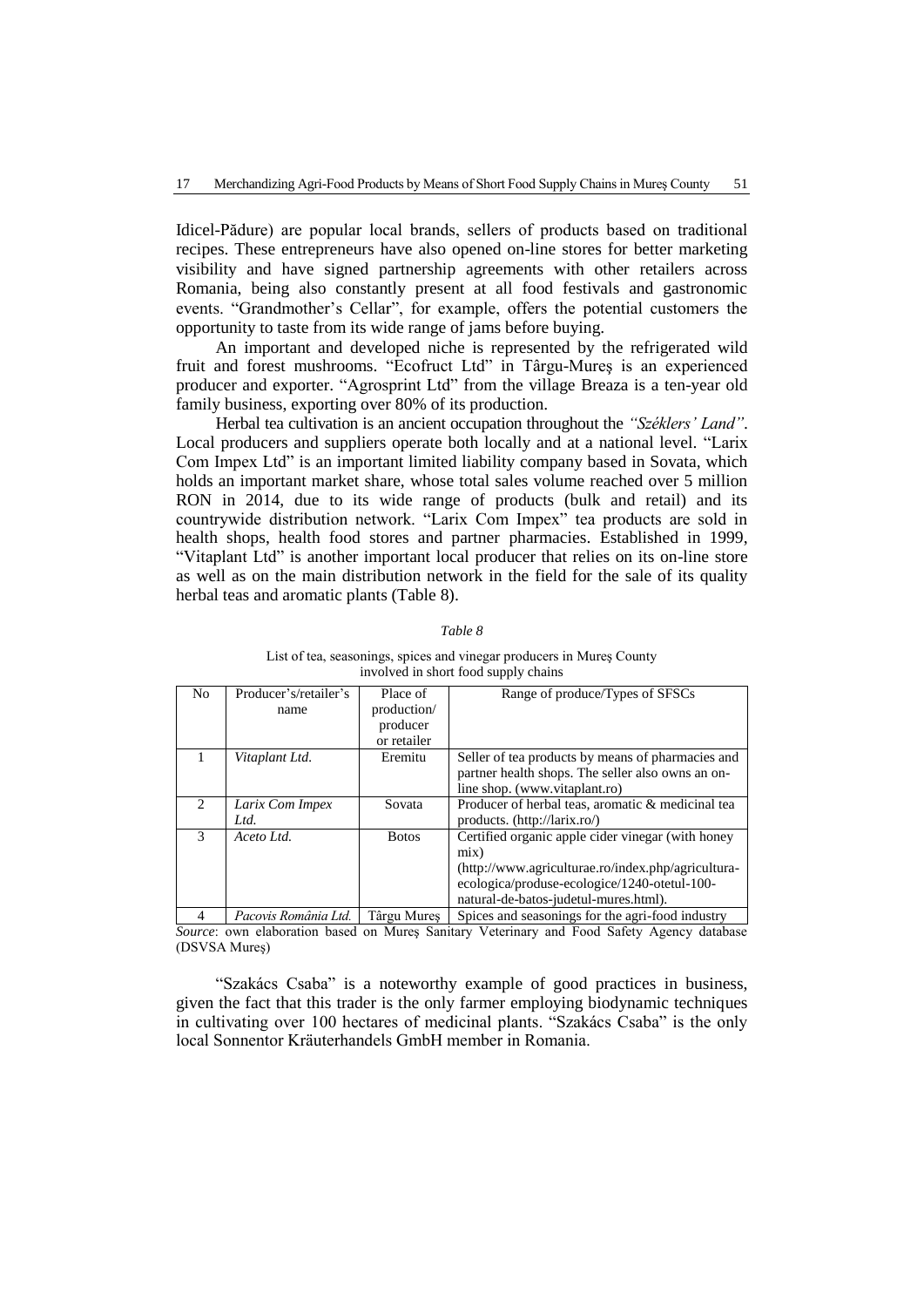Closely related, seasonings and spices growing represent a niche market, with most harvested crops intended for the upstream industry of seasonings/spices processing. A noteworthy example, "Pacovis Romania Ltd", was established in 2002 as a subsidiary of the Switzerland-based Pacovis A.G., which operates businesses in several countries worldwide and had a turnover of more than 3 million euro in 2014.

The alcoholic drinks industry in Mureş County is well developed, as shown by several vinification units, including "Prescon Vineyard Ltd"*,* "AMB Wine Company Ltd*",* "Castel Vinum Ltd" and "Familia Petru Ltd", all of which were set up after 1989 (Table 9). With its headquarters in Târgu-Mureş, the winemaker "Prescon Vineyard", whose vineyards total 68 hectares, sells bottled wines (*"Culpiului Vineyards", "Lechinţa Coat of Arms")* as well as table wine.

|                | $1.88$ m short room suppr $,$ emands |             |                                                        |  |  |
|----------------|--------------------------------------|-------------|--------------------------------------------------------|--|--|
| N <sub>o</sub> | Producer's/retailer's                | Place of    | Range of produce/Types of SFSCs                        |  |  |
|                | name                                 | production/ |                                                        |  |  |
|                |                                      | producer    |                                                        |  |  |
|                |                                      | or retailer |                                                        |  |  |
| 1              | Prescon Vineyard                     | Târgu-Mureș | Bottles noble wines under the brand "Culpiului         |  |  |
|                | Ltd.                                 |             | Valleys" and "Lechința Coat of Arms" but also sells    |  |  |
|                |                                      |             | table wine; owns two wineshops/bars in Târgu-Mures     |  |  |
|                |                                      |             | and Câmpenița                                          |  |  |
| 2              | <b>AMB</b> Wine                      | Batoş       | Producer and seller of "Liliac" wines, which has an    |  |  |
|                | Company Ltd.                         |             | on-line shop and merchandises by means of 17 partner   |  |  |
|                |                                      |             | retail outlets in Romania and abroad                   |  |  |
|                |                                      |             | http://www.liliac.com/ro/                              |  |  |
| 3              | Castel Vinum Ltd.                    | Mica        | Bottles several wines under the brand "Villa Vinea".   |  |  |
|                |                                      |             | Its certified quality wines (PSR) are mainly sold      |  |  |
|                |                                      |             | through specific distributors.                         |  |  |
|                |                                      |             | (http://www.villavinea.com/)                           |  |  |
| $\overline{4}$ | Familia Petru Ltd.                   | Târnăveni   | Local brand that markets certified quality wines       |  |  |
|                |                                      |             | (PSR). The small-scale vine-grower offers tourists     |  |  |
|                |                                      |             | and potential customers the wine-tasting opportunity   |  |  |
|                |                                      |             | as well as information at its wine cellar/restaurant.  |  |  |
|                |                                      |             | Partnerships with various distributors ensure the      |  |  |
|                |                                      |             | selling of its product range in liquor shops, grocery  |  |  |
|                |                                      |             | stores or other points of sale. (www.familiapetru.ro/) |  |  |
| 5              | Heineken PLC                         | Ungheni     | Heineken Company, whose beer plant in Ungheni          |  |  |
|                |                                      |             | processes local hops, especially from the Sighișoara   |  |  |
|                |                                      |             | area. A large part of Heineken's production is sold in |  |  |
|                |                                      |             | Romania under the <i>Neumarkt</i> brand.               |  |  |
|                |                                      |             | (http://puternicsiamarui.ro)                           |  |  |
| 6              | Aphrodita Ltd.                       | Ibănești    | Local small-scale brewery called "Lăpușna", which      |  |  |
|                |                                      | Pădure      | bottles natural unfiltered and unpasteurized beer      |  |  |
|                |                                      |             | obtained on the basis of a recipe requiring moist      |  |  |
|                |                                      |             | yeasts The producer uses local workforce and hops.     |  |  |

# *Table 9*

List of producers of alcoholic beverages in Mureş County involved in short food supply chains

*Source*: own elaboration based on Mureş Sanitary Veterinary and Food Safety Agency database (DSVSA Mureş)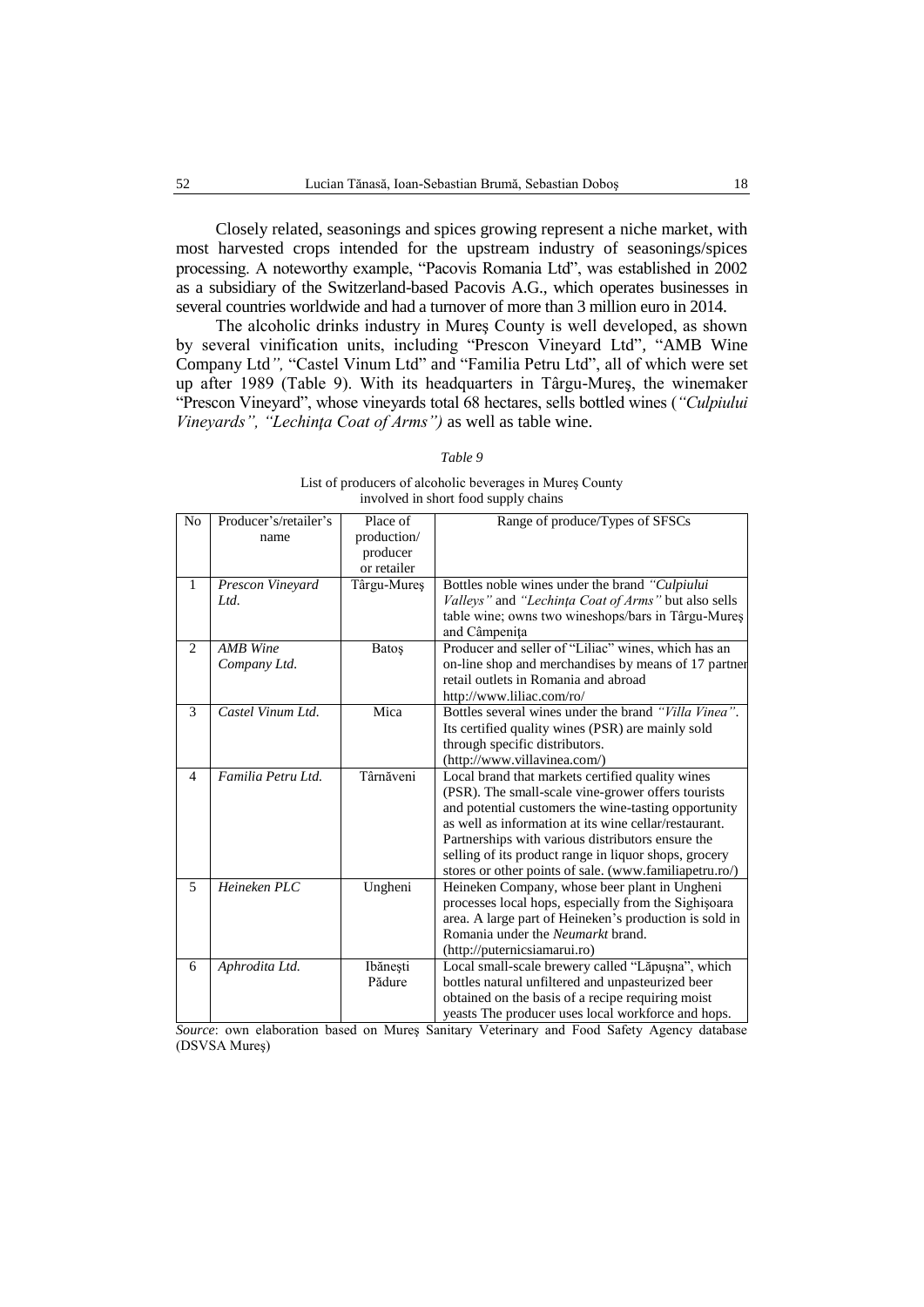Besides owning and managing two stores in Târgu-Mureş and Câmpeniţa, the company also relies on nationwide distributors, given its annual production volume of 2,000 hectolitres. Another important winemaker which manages part of the "Lechinţa" plantation of grape-bearing vine is "the AMB Wine Company", the producer and seller of "Liliac" wines, which has an on-line shop and merchandises by means of 17 partner retail outlets in Romania and abroad (Austria, United Kingdom, Luxembourg and Switzerland). "Castel Vinum" Ltd. Bottles several wines under the brand "*Villa Vinea*". Its certified quality wines (PSR) are mainly sold through specific distributors. "Familia Petru Ltd" is a respected local brand marketing certified quality wines (PSR); this small-scale vine-grower provides tourists and potential customers the wine-tasting opportunity as well as information at its wine cellar/restaurant. Partnerships with various distributors ensure the selling of its product range in liquor shops, grocery stores or other points of sale. In the drinks industry, one small-scale company is "Aceto Ltd" in the village Batos, whose vinegar and vinegar and sweet honey mix products are certified as organic, as a result of the fact that it uses produce from orchards and honey bee hives in the Reghin area and its surroundings.

Besides its winemaking sector, Mureş County is also noted for its beer industry. Breweries have a long history in the area and owe their existence to hop crops, the cultivation of which is another ancient occupation in the area. One of the leading brewers in terms of turnover is the Heineken Company, whose beer plant in Ungheni processes local hops, especially from the Sighişoara area. A large part of Heineken's production is sold in Romania under the "Neumarkt" brand. Worth mentioning is another local small-scale brewery called "Lăpuşna", which bottles natural unfiltered and unpasteurized beer obtained on the basis of a recipe requiring moist yeasts; this small brewer uses local workforce and hops and merchandises only locally.

Mureş County boasts a large number of farmers' markets, wholesale markets and other points of sale, larger than warranted by the number of its inhabitants. In the town of Târgu-Mureş alone, there are 7 well managed farmers markets *(Piaţa Cuza Vodă, Piaţa 1848, Piaţa Dacia, Piaţa Diamant, Piaţa 22 Decembrie 1989, Piaţa Unirii* and *Piaţa Mureşeni),* which supply a wide range of local food products. It can be noted that the markets provide local farmers coming from nearby villages, especially from the areas with a strong agricultural heritage (*Valea Gurghiului, Ibăneşti, Valea Mureşului, Valea Nirajului* and others), with designated counters and stands. The Mureş County Council, the Department of Agriculture and Rural Development of Mureş, as well as other local institutions are constantly involved in organizing and promoting various trade fairs and other similar events where local and regional small-size producers and farmers have the opportunity to exhibit their products.

Of importance are the temporary food markets/trade fairs, often held on a daily or weekly basis, such as "*The Wine and Artisans' Art and Crafts Fair"*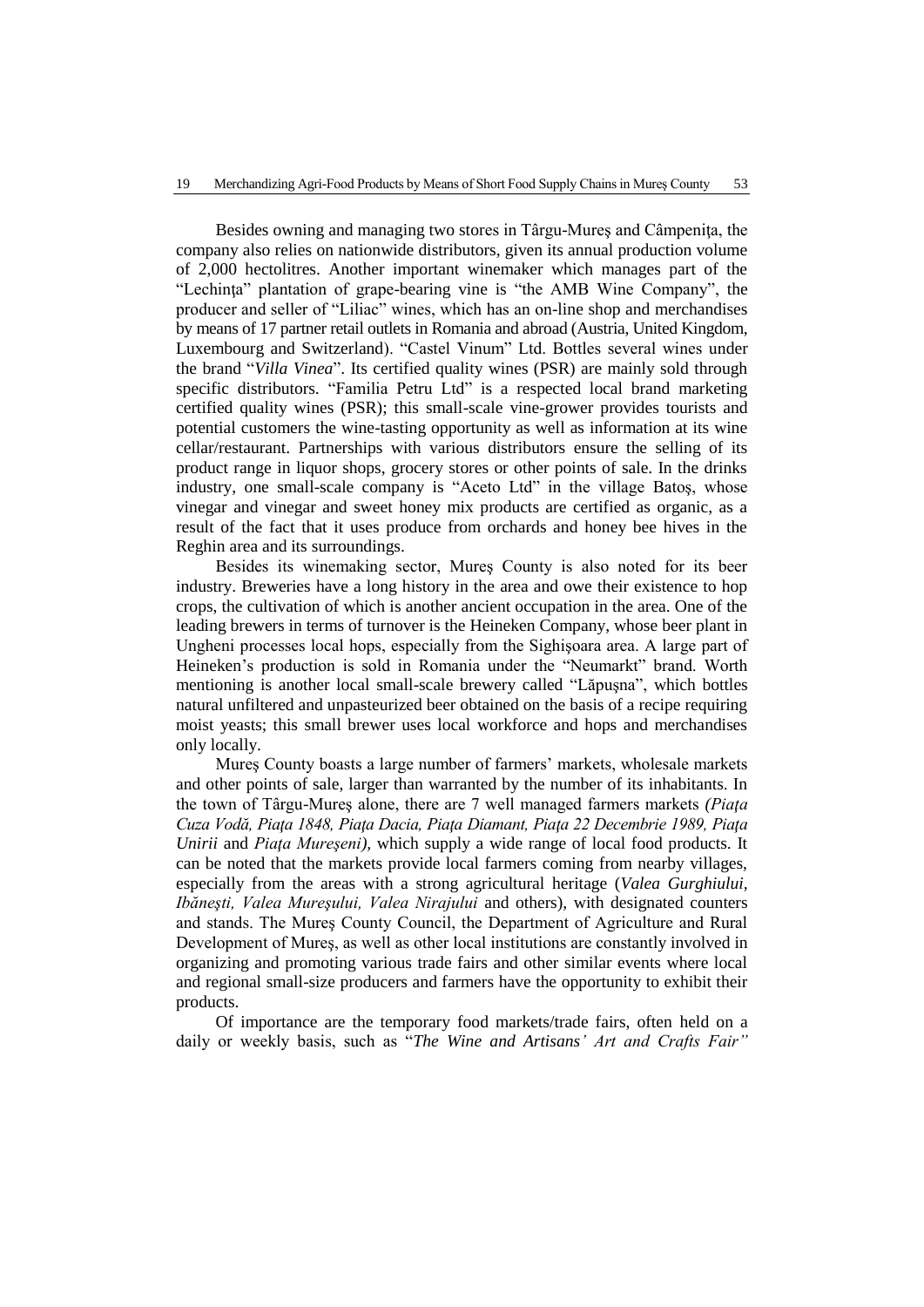(Târgu-Mureş), "*The Trade Fair of Traditional Products"* (Sighişoara), "*The Winter Trade Fair/Festival"* (Reghin), *"The Villagers' Trade Fair"* (Iernut), *"The Traditional Trade Fair and Festival* – The Days of Sărmaşu village", *"The Traditional Trade Fair – City days"* (held in Sângeorgiu de Pădure town), *"The Pentecost (Whit Sunday) Trade Fair", "The Harvest Trade Fair", "<Saint Michael's> Trade fair"* (both 3 held in Bahnea village), *"The Traditional Trade Fair <Apple's festival>"* (Batoş village), *"The Countryside Trade Fair"* (Băluşeri village), *"Wheat Days Trade Fair"* (Crăieşti village), *"The Cranberries Trade Fair and Festival"* (Câmpu Cetăţii village), *"The Flowers' Trade Fair and Festival"* (held in Fărăgău village), *"The Farmers' and Artisans' Art & Crafts Fair"* (Găleşti), *"The Festival of the Villagers from Gurghiului Valley"* (Ibăneşti village), *"Harvest Days – Exhibit of Farm Products"* (held in Nadeş), *"The Traditional Trade and Crafts Fair"* (Hodoşa), *"The Trade Fair of Mellons"*  (Sânpaul and Sărmaşu villages), *"Fish Trade Fair"* (Tăureni), *"The Spring And Fall Fair"* (held in Vătava village), *"The Fish Trade Fair"* (held in Zău de Câmpie village) and *" The Hop Harvest Festival"* (Seleuş village) (Mureş County Council Board, 2015).

## **5. CONCLUSIONS**

On a global scale, it can be noted that end consumers tend to reconsider their agri-food sector buying habits. The tendency could be partially explained by a significant increase in customers getting aware of the importance of quality agrifood products, and partly by the increase of incomes in certain segments of the population. At the same time, the number of end customers who appreciate local farmers and agri-food sector producers to the detriment of foreign conventional ones, promoted mainly by the large international chain stores, is on the rise.

According to the current perspective of the Ministry of Agriculture and Rural Development, the merchandising of local agri-food sector products by means of SFSCs must gradually become an important part of the Romanian agri-food sector. Furthermore, the ministry also considers that a significant number of farmers could earn substantially higher revenues by means of direct sales of fresh agricultural products (Ministry of Agriculture and Rural Development, p. 520). In order to ensure a better marketing of agricultural products, the association of small-size farmers into cooperatives is a mandatory medium and long term target. While support coming from local communities is important in the development of small businesses, end consumers provide by far the main financial and moral support.

Based on the findings in Mureş County we have discovered that there are numerous business initiatives, a situation that can be explained by means of the strong entrepreneurial spirit that characterizes the local rural population, which is deeply committed to the processing of raw agricultural products with the view of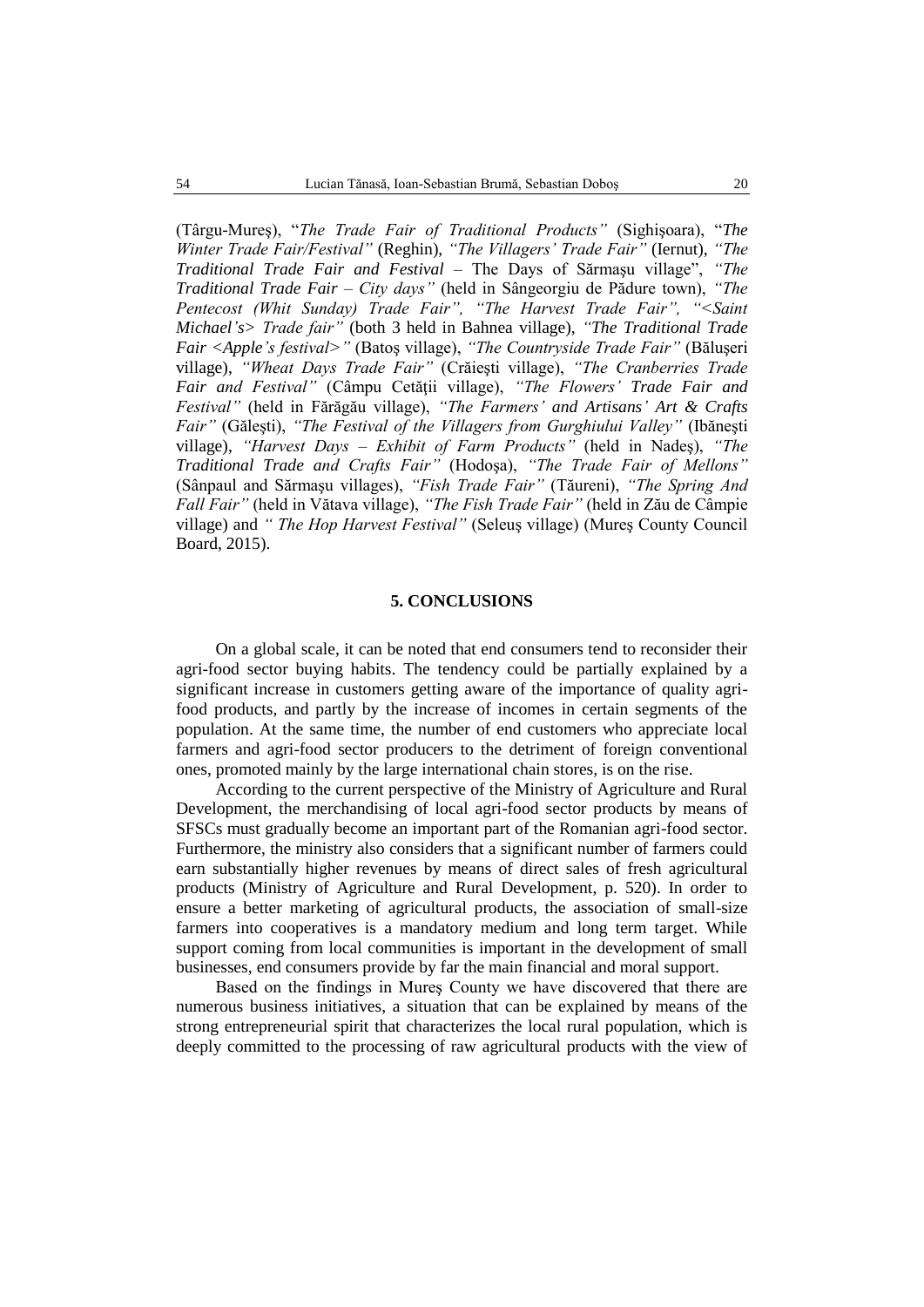obtaining finished goods (jams, jellies, syrups, dairy, bakery and confectionery products, homemade fruit and vegetable preserves, meat and meat specialties). As a result, more value is added to the economic activities of both local small-sized households and livestock farms.

The food industry in Mureş County depends on its geographical features. According to statistical data available for 2015 from the Mureş Sanitary Veterinary and Food Safety Agency, out of 1,990 officially registered economic operators, 1,646 were local processing units delivering food products of animal origin, while 344 units were specialized in processing/selling products of non-animal origin. *Most of the commercially active units in the food retail sector are using selling methods and practices specific to SFSCs*. The main merchandizing forms, specific to SFSCs, are: sales directly to consumers ("on-farm" sales), sales on farmers' markets, (temporary farmers' markets in certain urban areas), roadside sales, sales near tourism sites, sales occasioned by trade fairs/food festivals, privately owned retail outlet sales - butcher's, meat processors, bakeries, groceries, milk vending machines (in farmers' markets predominantly), exhibition stands, mobile food carts (especially in areas frequented by tourists) and on-line shops. Given the fact that on-line shopping generally becomes more and more popular, many producers are investing in developing on-line shops as a very efficient method of market expansion.

Mureş County has a strong tourism potential, largely due to its natural and cultural heritage, which also provide opportunities for the promotion and selling of local products, either on the occasion of trade fests or specific festivals, where people also have the opportunity to interact directly with producers and learn the "story of the produce".

There are many local "successful stories" concerning small local entrepreneurs such as *"Dalmasso"* (in the village Saschiz), owner of the *"House on the Hill"*  brand, or "*Petry"* (founded in 1879, sellers of traditional meat specialties), who now own more than 20 shops in the counties of Mureş, Harghita and Cluj. A similar story is that of *"Therezia"* (dairy products seller), well known both locally and abroad (U.K., Spain, France, Sweden, Germany, Italy, the Czech Republic, Hungary, Slovakia, Greece and Cyprus). The market success of such entrepreneurs is largely a result of product quality as well as of a strong sense of solidarity between community members. The support provided by local people to their fellow entrepreneurs has had a decisive effect in the promotion of local brands.

The following financial incentives (provided by the 2014-2020 National Rural Development Program) for enhancing the processing and marketing of agricultural products, are currently available: *Sub-measure 4.2 "Investments for processing/marketing of agricultural products"* (support for the introduction of new technologies for the development of new products and processes is also included), as well as *Sub-measure 4.2a "Investments in processing/marketing of products from the fruit-growing sector"*. Both measures primarily aim to aid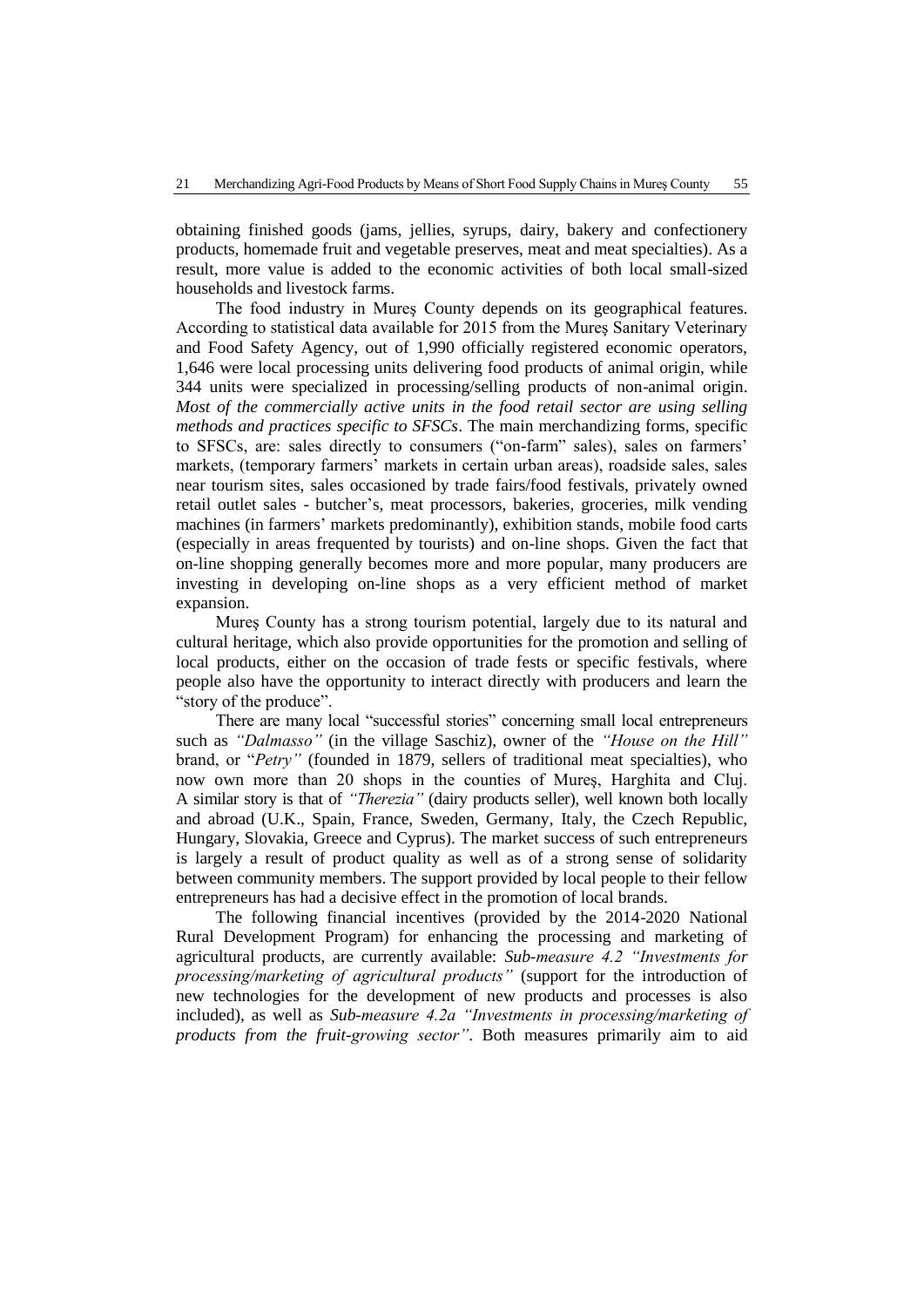producer groups and cooperatives. Small farmers' access as beneficiaries to such grants is rather difficult. In spite of this, Romania has included several special promotion and development measures for small farmers and the short food supply sector as a whole: *Sub-measure 16.4 "Support for horizontal and vertical cooperation among actors in the supply chain for the establishment and development of short supply chains and local markets, and for related promotion activities in a local context".* Of utmost importance in this matter is the fact that the sub-measure provides 100% non-reimbursable aid for business projects up to 100.000 euro, whose eligible beneficiaries can be small farmers and micro, small and mediumsized enterprises.

#### REFERENCES

- 1. Aubry, C. & Chiffoleau Y., (2009), *Le développement des circuits courts et l'agriculture periurbaine: histoire, évolution en cours et questions actuelles. Innovations Agronomiques*, 5, 53–67.
- 2. Consiliul Judeţean, (2015), Calendarul târgurilor, pieţelor şi oboarelor din judeţul Mureş (2015), http://www.cjmures.ro/tirguri.pdf
- 3. Institutul Naţional de Statistică TEMPO Online Producţia medie la hectar, la principalele culturi, pe forme de proprietate, macroregiuni, regiuni de dezvoltare şi judeţe http://statistici.insse.ro/shop/index.jsp?page=tempo3&lang=ro&ind=AGR110A
- 4. Kneafsey, M. et al., (2013), *Short Food Supply Chains and Local Food Systems in the EU. A State of Play of their Socio-Economic Characteristics*. Luxembourg: Joint Research Center.
- 5. Marechal, G. (Ed.), (2008), *Les circuits courts alimentaires: bien manger dans les territoires*. Dijon: Educagri.
- 6. Ministerul Agriculturii şi Dezvoltării Rurale, (2015), *Programul Naţional de Dezvoltare Rurală pentru perioada 2014–2020* (versiunea aprobată), Bucureşti.
- 7. Tanasă, L., (2015), *Lanţuri logistice agroalimentare scurte sustenabile pentru dezvoltarea inovativă a turismului şi a comunităţilor rurale din ţările emergente*. In *Crizele şi pieţele emergente*, Haller, A.P. & Dămăceanu, R.C. (Ed.), Bucureşti: Pro Universitaria (191–218).
- 8. Tanasă, L., (2014), *Benefits of Short Food Supply Chains for the Development of Rural Tourism in Romania as Emergent Country During Crisis*. *Agricultural Economics and Rural Development*, Year XI (2/2014), Bucureşti: Editura Academiei Române, 181–193.
- 9. [http://www.agriculturae.ro/index.php/agricultura-ecologica/produse-ecologice/1240-otetul-100](http://www.agriculturae.ro/index.php/agricultura-ecologica/produse-ecologice/1240-otetul-100-natural-de-batos-judetul-mures.html) [natural-de-batos-judetul-mures.html](http://www.agriculturae.ro/index.php/agricultura-ecologica/produse-ecologice/1240-otetul-100-natural-de-batos-judetul-mures.html)
- 10. [www.agrosprint.hu/index\\_ro.php](http://www.agrosprint.hu/index_ro.php)
- 11. [http://apiprodex.eu](http://apiprodex.eu/)
- 12. [www.bekecsipasztor.ro](http://www.bekecsipasztor.ro/)
- 13. <http://www.casadepedeal.com/magazin/>
- 14. [http://cofetaria-angela.ro](http://cofetaria-angela.ro/)
- 15. [http://cofetariaegreta.ro](http://cofetariaegreta.ro/)
- 16. [http://dactylis.ro](http://dactylis.ro/)
- 17. <http://dulceatalurazvan.ro/produse/>
- 18. [www.ecofruct.eu](http://www.ecofruct.eu/)
- 19. [www.eldi.ro](http://www.eldi.ro/)
- 20. [www.familiapetru.ro/](http://www.familiapetru.ro/)
- 21. [www.fundatia-adept.org](http://www.fundatia-adept.org/?content=contact)
- 22. [http://www.halaszcsarda.ro](http://www.halaszcsarda.ro/)
- 23. [http://www.indlacto.ro](http://www.indlacto.ro/)